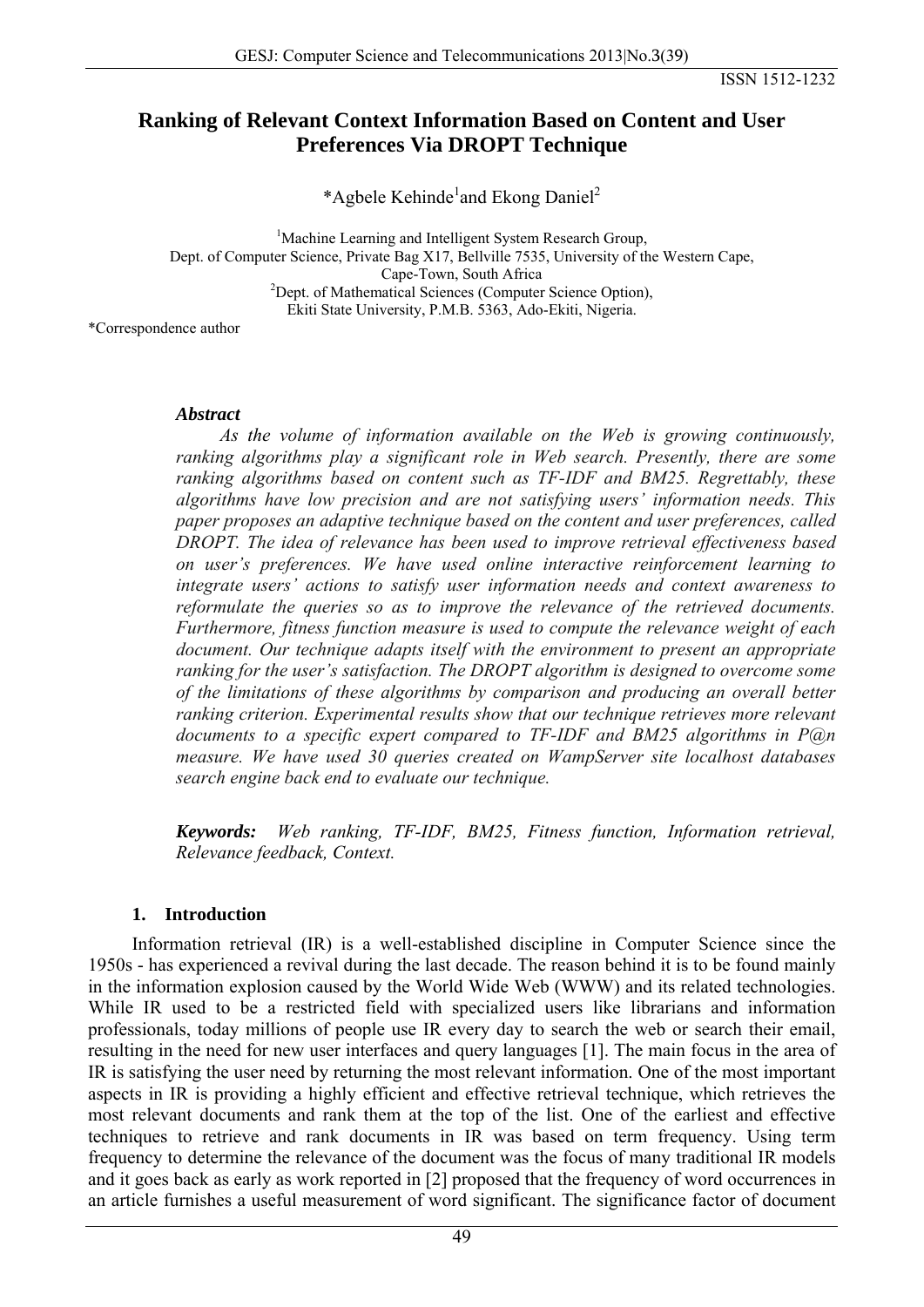retrieval will therefore be based on this measurement using ad hoc retrieval task to develop novel technique of document ranking.

A document ranking technique is an algorithm that tries to match documents in the corpus to the user, and then ranks the retrieved documents by listing the most relevant documents to the user at the top of the ranking. Web search engines, designed for retrieving online documents, are very popularand generally perceived to do an excellent job in finding relevant information onthe web. However, the work reported in [3 and 4] highlighted that users interact only with a limited number of search results usually among the first page. The authors demonstrated that information seekers usually choose some relevant informationwithin the first page of results having viewed very few documents. Uncertainabout the availability of other relevant documents most users end their searchsessions after one or two iterations. Only way to satisfy user information needs is to searchon a continuous basis, that is keep looking for information often. This is a time-consuming task.

Given the increasing amount of this information that is available today, there is a clear need for IR systems that can process this information in an efficient and effective way. Efficient and effective text retrieval techniques arecrucial in managing the increasing amount oftextual information.Many problems must be resolvedbefore natural-language processing techniques can be effectivelyapplied to a large collection of texts.Most existing text retrieval techniques rely on indexing keywords.Unfortunately, keywords or index terms alone cannotadequately capture the document contents, resulting in poorretrieval performance. Regrettably, despite the exposure of users to domains of Web retrieval and online documentation systems with document ranking features, it rarely addresses the coreissue: the relevance of the ranked output.

Relevance information is a vital factor for determining the relevance weight, but getting this information is crucial. We achieve this by using the user feedback on retrieved documents, who indicates documents that are relevant and the ones that are not. Ranking hasalways been an important component of any IR system. In the case ofWebsearch its importance becomes critical. To this end the Web offers a rich contextof information which is expressed through the relevancy of document contents. User information needs modelling is utilized as an effort to define a relevance model from the users' perspective to improve the retrieval effectiveness.

Finding relevant documents is one of the most challenging issues for any web search engine. Ideally, the relevance of documents is defined based on user preferences. So the problem of ranking is to sort documents based on user preferences. Certainly, to make the web more interesting, we need a good and efficient ranking algorithm to present more suitable results for users.Usually, there are thousands of relevant documents for each query. Nevertheless, users typically consider only the top 10 or 20 results. To this end our focus is to provide limited number of ranked documents to the users. To achieve this, a better ranking criterion is required and a more efficient mechanism has to be used. This will enable the search engine to present the best relevant documents to the user in response to her queries. However, current ranking algorithms have low precision in average and are not adaptive to user needs. Obviously, we have to devise a solution to achieve a document ranking algorithm with higher effectiveness that is also adaptive to document content and user preferences.

## **2. Motivation**

With the growth of the WWW the need for tools to address problemswith information excesshas become more obvious. However, inmany situations the information seeking experience is less than satisfactory: oftensearchers have difficulty finding relevant information from the huge number of information sources that has not matched the rapid growth. The main reason forthis is the lack of effective search interaction and retrieval tools. The existingtools are often ineffective for all but the most simple search tasks [5]. We develop an effective search tool to address the problems of query formulation by modelling information needs to improve retrieval effectiveness.

The contextual relevance of IR element (documents) to include in a context-aware application is vital from the users' and from a computational perspective. However, context information only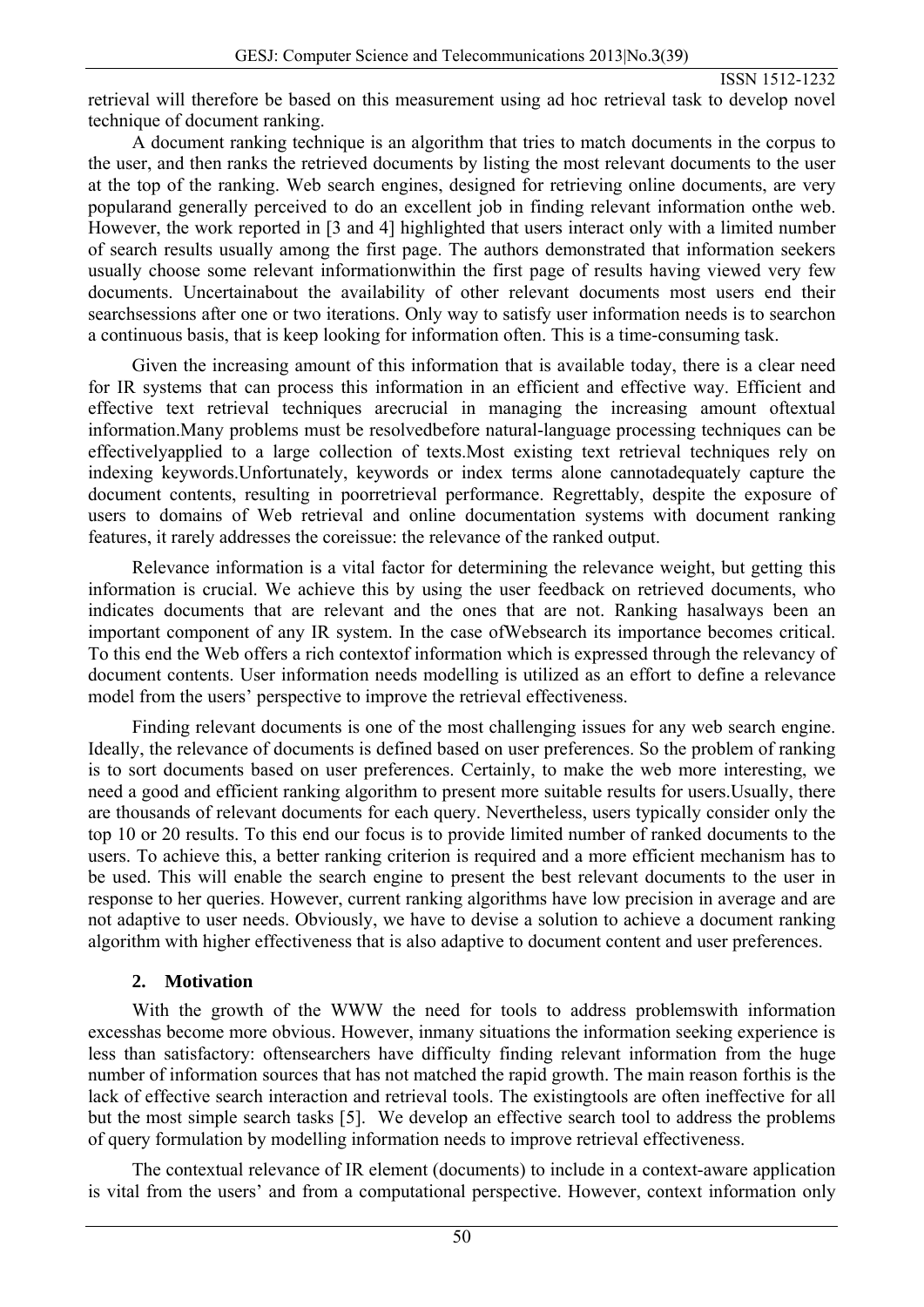becomes meaningful when it is judged with respect to the user needs. From theoretical perspective, anticipated contextual information must have an optimal value that falls above an overall fitness mean relevance weight value; otherwise it is considered irrelevant. Research on user interaction with IR results has been of growing importance since the emergent proliferations of Web search engines. Understanding how users work with search interfaces is important whenever large collections of texts are made accessible. Providing users with a perceptive interface for retrieval is essential for organizing information. Such research that concentrates on the presentation of the results to the users and their interaction with them has been coined human-computer information retrieval (HCIR) [6]. Thus, developing HCIR applications is particularly challenging when it comes to context-aware retrieval that adapts the results to personal interests and preferences, the user's current location and other context information relevant to given task [7]. Consequently, we explore how changes of context can cause an adaptation of the result ranking for a given query, so that the same query does not necessarily always lead to the same results.

Existing human-computer traditional systems are aimed to pro-actively find andfilter relevant information that matches user's interests. New interests are stored ina simple profile, containing terms related to different interests and hence resultedin poor performance. In this paper, we propose an adaptive algorithm to explore the use of context information relevance in document ranking based on user actions to their information needs.

## **3. Existing Problem and Our Approach**

Generally an Internet surfer does not bother to scan through more than 10 to 20 document shown by a search engine. Therefore the web page ranking should focus on giving higher rank to the relevant documents. In spite of all sophistication of the existing search engine, sometimes they do not give satisfactory result [8 and 9]. The reason is that most of the time a surfer wants a particular type of page like an index page to get the links to an article to know details about a topic. What is lacking in the existing search engines is a suitable categorization of the search documents and ranking according to that. As a result of the proliferation and abundance of information on the Web, ranking algorithms play an important role in Web search. Exactly what information the user wants is unpredictable. So the web page ranking algorithms are designed to anticipate the user requirements from various static (number of links, textual contents) and dynamic (popularity). They are important factors for making one search engine better than another. In this regards, most search engines currently use two major categories of ranking algorithms based on content (classical IR) and link (the web graph).In classical IR [10], the system tries to find documentscorresponding to the user query. Examples of the content-based ranking algorithms are TF-IDF [11] and BM25 [12]. These algorithms are suitable for well formed and structured environmentssuch as digital libraries and collections of scientific articles. In these environments queries are long and wellspecified and the vocabulary is small and relatively well understood.

However, the web consists of a large number of unstructured documents linked together, creating a massivegraph. Furthermore, queries are generally short [13] and vocabulary is huge. This poses new challenges to IR. In addition, since the contents of the web are published in a distributedmanner, this content is often inconsistent and includes a lot of misinformation. Therefore, application of classical IRmethods to web content will result in problems such as low precision and recall, as well as the rank spamming problem [14].To address these limitations, a novel DROPT technique that retrieves the most relevant document though limited and rank them according to their relevance weight at the top of the search list has been proposed. From this point of view, our approach will capture the underlying semantic context terms of the retrieved documents rather that just on weighted words in the TF-IDF specifically in the domain of IR. Previous studies indicate that algorithms using hyperlinks for ranking yield satisfactory results [15]. Their main strength comes from using the links to convey information which can be used to evaluate the importance of documents and therelevancy of documents to the user query. Instances of link-based ranking algorithms are PageRank [16], HITS [17] and DistanceRank [18].Although these algorithms are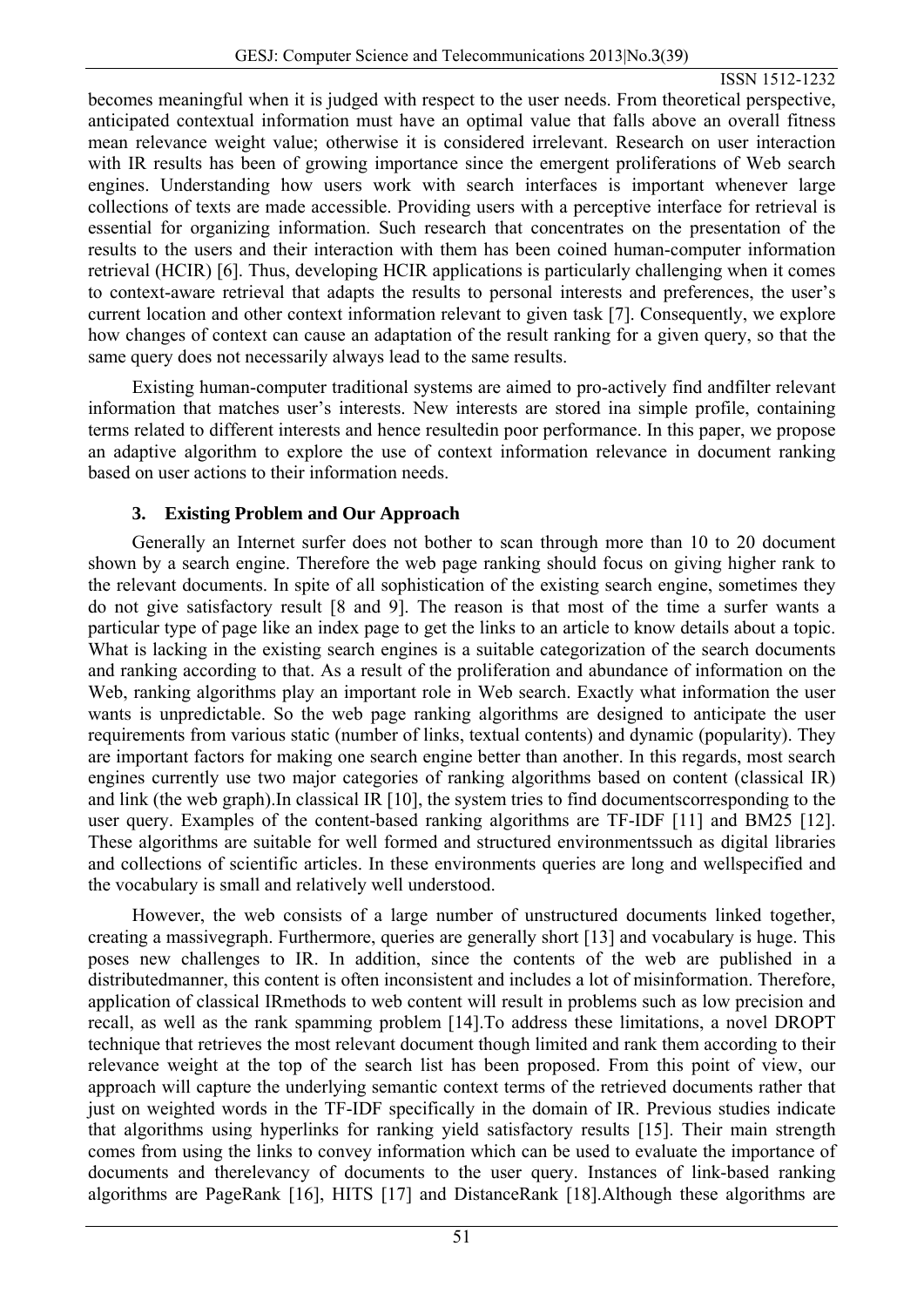appropriate in some situations, on average their precision is low compared to content based algorithms [19]. Furthermore, they suffer from shortcomings like the "rich-get-richer' problem [20] that causes young high quality and relevance pages to take a long time tobecome popular. In other words, popular pages are ranked higher and have a higher chance to be browsed by userswhile young pages are likely to be neglected regardless of their quality and relevance. In web information retrieval, the user playsthe most important role in the system and the basic objective is to satisfy him by a good ranking. However, in the TF-IDF ranking algorithmsthere is not any position for the user; directly or indirectly. Thus, there seems to be roomfor better ranking algorithms that take the role of the user into account.

Thus far we have identified two factors that can be used to produce relevance rankings of web content,namely content and user preferences. For this purpose we use relevance judgment for a query to explicitly take user preferences into consideration about retrieved documents to meet their information needs. For combination assessment, we will use content-based methods such as TF-IDF and BM25 [21] for comparison with our developed DROPT algorithmto bring the relevance documents to the top of the result list. A major property of our ranking technique is its adaptability.Depend on the user need and context, the method adapts itself with the environment to present an appropriateranking for the user's satisfaction.We use a fitness function for our ranking technique which shows the satisfaction degree of an average user of the algorithm. The fitness function is computed for each retrieved document via an iterative process using reinforcementlearning. In the reinforcement learning problem, the learning is done by interaction with the prototype WampServer site search engine back end discussed in Section 6.

## **4. The DROPT Technique**

The adaptive DROPT algorithm is based on result rankings, independent of the applied knowledge representation, and retrieval method respectively. The IR optimization algorithm proposed analyse the document contents based on users' actions and preferences for ranking. The DROPT algorithm looks at result rankings based on the document relevance weights. Hence, the measure takes normalization to the interval [0,1]. The most important aspect is the introduction of foundation of the weighting relevance scheme based on equation (5) to compute the relevance weight of individual document.The presentation of the search results to the user is an important aspect in human-computer information retrieval (HCIR). The presentation method lists result rankings in ascending order according to relevance weights in response to a given query request. An assumption that suggests itself is that presentation of information about the relevance of documents also influences user's judgments in result rankings. The mathematical definition of the DROPT technique isintroduced in the following subsection.

## **4.1. Formalization of Mathematical Model Definitions**

The DROPT technique is based on IR result rankings, where a ranking R consists of an ordered set of ranks. Each rank consists of a relevance value  $v \in [0, 1]$  where *v* represents the relevance of the ranking results. Each rank is assigned an ascending rank number *n*, such that:

$$
R = [{1, v1, }, {2, v2, }, ..., {n, vn, }]], where v1 > v2 > ... > vn \tag{1}
$$

Based on equation (5), a DROPT technique for documents retrieved from a corpus is developed with respect to document index keywords and the query vectors. This based on calculating the weight  $(w_{ij})$  of keywords in the document index vector, calculated as a function of the frequency of a keyword  $k_j$  across a document  $d_i$ . Our technique, DROPT is composed of six steps.

## **Step 1: Initialization of Parameters**

(a) Let a query vector, Q, be defined as:

$$
Q = [q_1 \quad q_2 \quad q_3 \cdots q_l]
$$
 (2)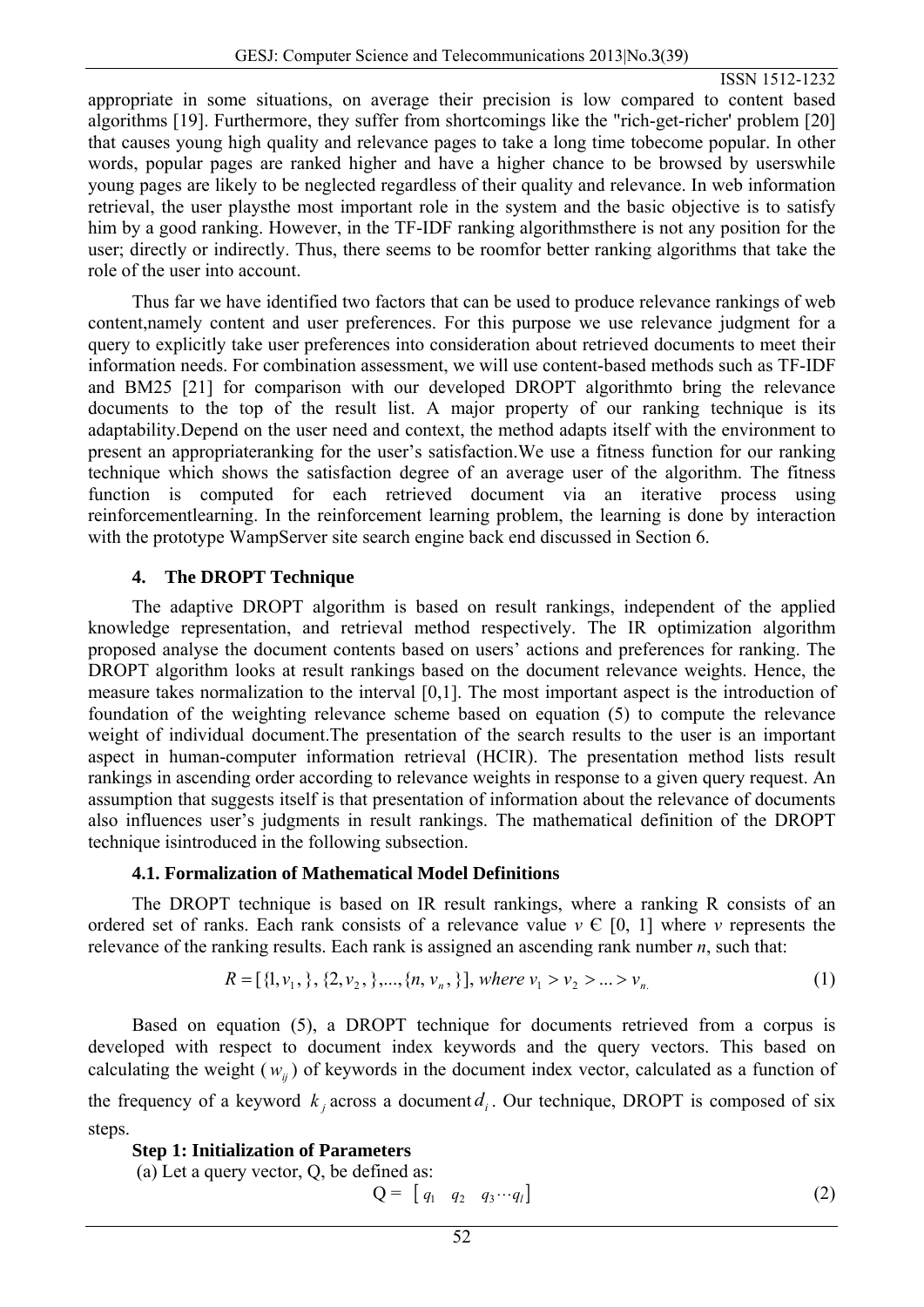Where,  $q_i = (x_i, 1), x_i$  being a term string with a weight of 1.

(b) Let the indexed document corpus be represented by the matrix:

$$
D = \begin{bmatrix} d_{11} & d_{12} & d_{13} & \cdots & d_{1l} \\ d_{21} & d_{22} & d_{23} & \cdots & d_{2l} \\ \vdots & \vdots & \vdots & \vdots \\ d_{N1} & d_{N2} & d_{N3} & \cdots & d_{Nl} \end{bmatrix},
$$
 (3)

where  $d_{jk} = (y_{jk}, w_{jk})$ ,  $y_{jk}$  being an index string, with weight  $w_{jk}$ .

(c) We compute the convolution matrix, representing:

$$
W = D \times Q = \begin{bmatrix} w_{11} & w_{12} & w_{13} & \cdots & w_{1l} \\ w_{21} & w_{22} & w_{23} & \cdots & w_{2l} \\ \vdots & & & & \\ w_{n1} & w_{n2} & w_{n3} & \cdots & w_{nl} \end{bmatrix}
$$
 (4)

where  $w_{ij} = w_{kl}$  *iff IsEqualStringIgnoreCase(q<sub>p</sub>, d<sub>rs</sub>); 0, otherwise;*  $|l| \leq |n|$ , *l* being the number of terms in the query vector and *n* the number of retrieved documents that are indexed by at least one keyword in the query vector.

## **Step 2: Search String Processing (Matching Mechanism)**

This is a matching process that depends on the relevance judgment rules for matching users' interest with feedback values. When a match is identified the relevance weight  $(w_{ij})$  of keywords in the document index vector, is calculated as a function of the frequency of a keyword  $k_j$  across a document  $d_i$ , otherwise no relevance weight is calculated.

A user must specify some information, considered as preferences, pertaining to the query. This context (preferences) provides a high-level description of the users information need and eventually control the search strategy used by the system. In this paper, we focus on modelling the information using rules that best matches user's interest to judge the relevance of competing information need models. Such rule states, among a set of conditions, a particular *YES* or *NO* together with a weight. The rules are shown in Table 1.

|          |                           |           | <b>M</b> <sub>1811</sub> 3062 |
|----------|---------------------------|-----------|-------------------------------|
|          | Threshold score exceeded? | Y         | N                             |
|          | P                         | HR        | HI                            |
|          | E                         | <b>HR</b> | HI                            |
| EJJPaSHJ | G                         | <b>HR</b> | H                             |
|          | F                         | MR        | MI                            |
|          | B                         | LR        | LI                            |
|          | Н                         | LR        | LI                            |

*Table 1: Relevance Judgments Model (RJM) Table for User Model Judgments*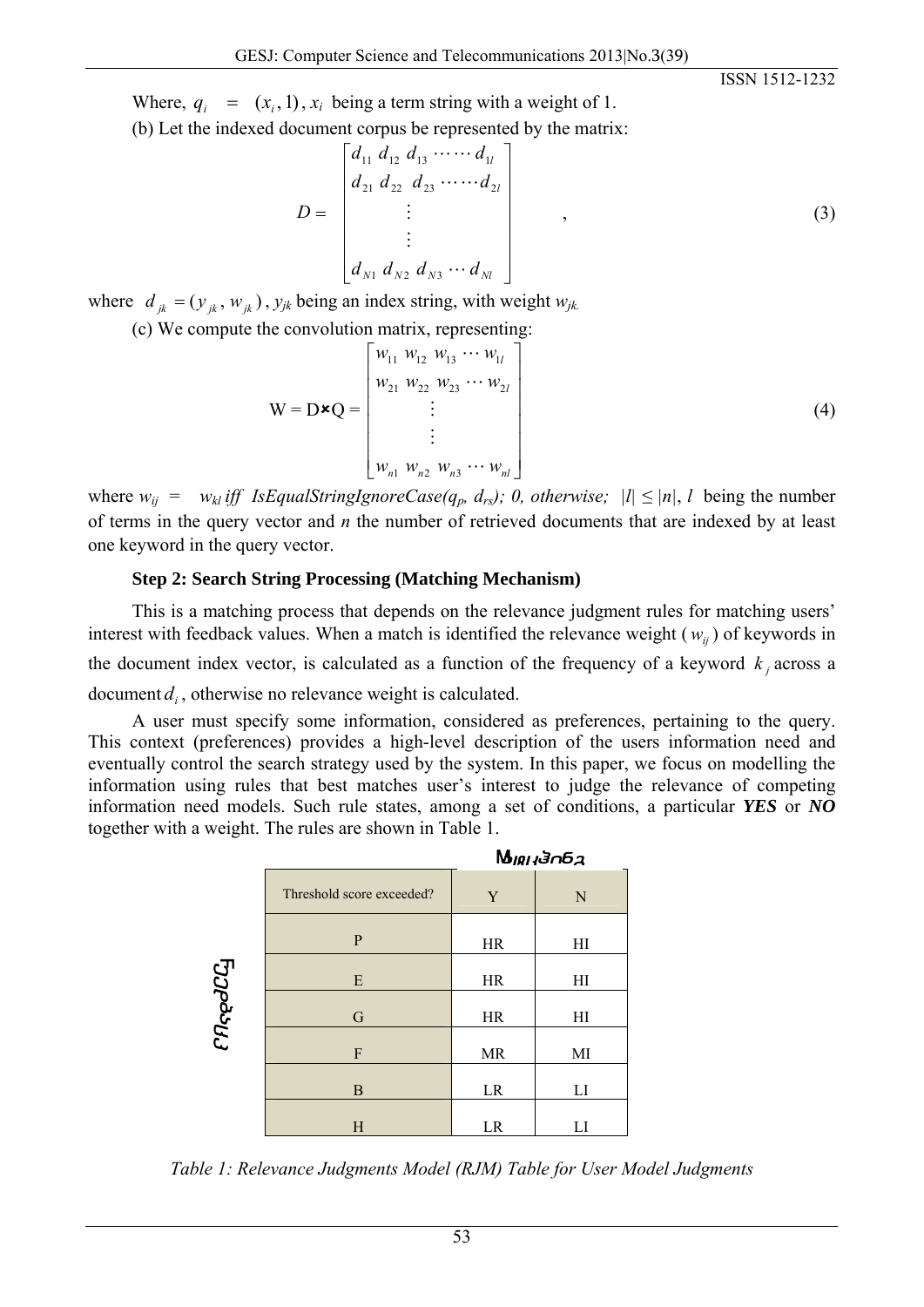**Matching values:** Yes (Y), No (N)

**Feedback values:** Perfect (P), Excellent (E), Good (G), Fair (F), Bad (B), Harmful (H)

**Relevance Judgment values:** Highly Ranked (HR), Moderately Ranked (MR), Lowly Ranked (LR), Lowly Ignored (LI), Moderately Ignored (MI) and Highly Ignored (HI).

Each of the cells in Table 1 represent *IF*<*CONDITION*>*THEN*<*ACTION*>*Statement*. Users can express conditions regarding the values of a preference. For example, the first cell in the Table 1 above is a statement IF <Matching = Y; Feedback = P> THEN < Judgment = HR>, where Y represents matching condition value "YES", P represents feedback value "Excellent" and "HR" represents relevance judgment value "Highly Ranked" respectively. These judgment rules rely on obtaining information from a domain of expert by scoring each of the retrieved documents calculated as a function of the frequency of the keyword across a document. Users provide a judgment of the documents over a scale of [0...30], and the matching is calculated over a scale  $[0.0...1.0]$  with feedback values  $[0.0...1.0]$  and relevance judgment (output values) were performed on a non-binary manner, where documents were judged on a six-level scale: Highly Ranked (HR), Moderately Ranked (MR), Lowly Ranked (LR), Highly Ignored (HI), Moderately Ignored (MI), or Lowly Ignored (LI).

## **Step 3: Calculate Relevance Weight**

[22] Studied weighted relevance of terms in a document by considering term frequency (*tf*) and term document frequency (*idf*). Term frequency is the number of times a given term occurs in a given document, while document frequency is the number of times the term occurs in all documents. The author argued that the more a term occurs in one document, but less in other documents, the more relevant it is to that document. Consequently the relevance weight is proportional to the term frequency and inverse document frequency. In [10] the relevance weight is given by,

$$
w_{ij} = tf_i \times idf_j \tag{5}
$$

Where *tf* is the term frequency in the query-document,  $\frac{df}{dt} = \log \left| \frac{dv}{dt} \right|$ ⎠  $\setminus$  $\parallel$ ⎝  $=$   $log($ *i n*  $\int inf = \log \left( \frac{N}{n} \right)$ ,  $n_i$  is the number of

documents indexed containing term  $j$ ;  $N$  is the total number of documents containing.

We calculate the mean weight score using the weighted root mean squares (RMS) to determine the overall fitness of all documents with respect to a given querycalculated as:

$$
\varpi = \prod_{i=1}^{n} \frac{1}{i} \sqrt{\sum_{j=1}^{l} w_{ij}^{2}}
$$
(6)

## **Step 4: User Feedback from Retrieved Documents**

(a) In order to prevent the relevance of contextual model representation to increase without bounds, the overall relevance judgment is given by:

$$
G = \left[ g_{ij} \right]_{n \times l} \tag{7}
$$

where  $g_{ii} = \min(w_{ii}, \overline{q_{ii}})$ 

 $1 \leq i \leq n$ ,  $1 \leq j \leq l$  G is a query vector with a small-operator defined as a matrix.

(b) Therefore, any weight component of matrix G greater than the mean weight values will be retained to add to a matrix T given by:

$$
T = \left[ t_{ij} \right]_{n \times l} \tag{8}
$$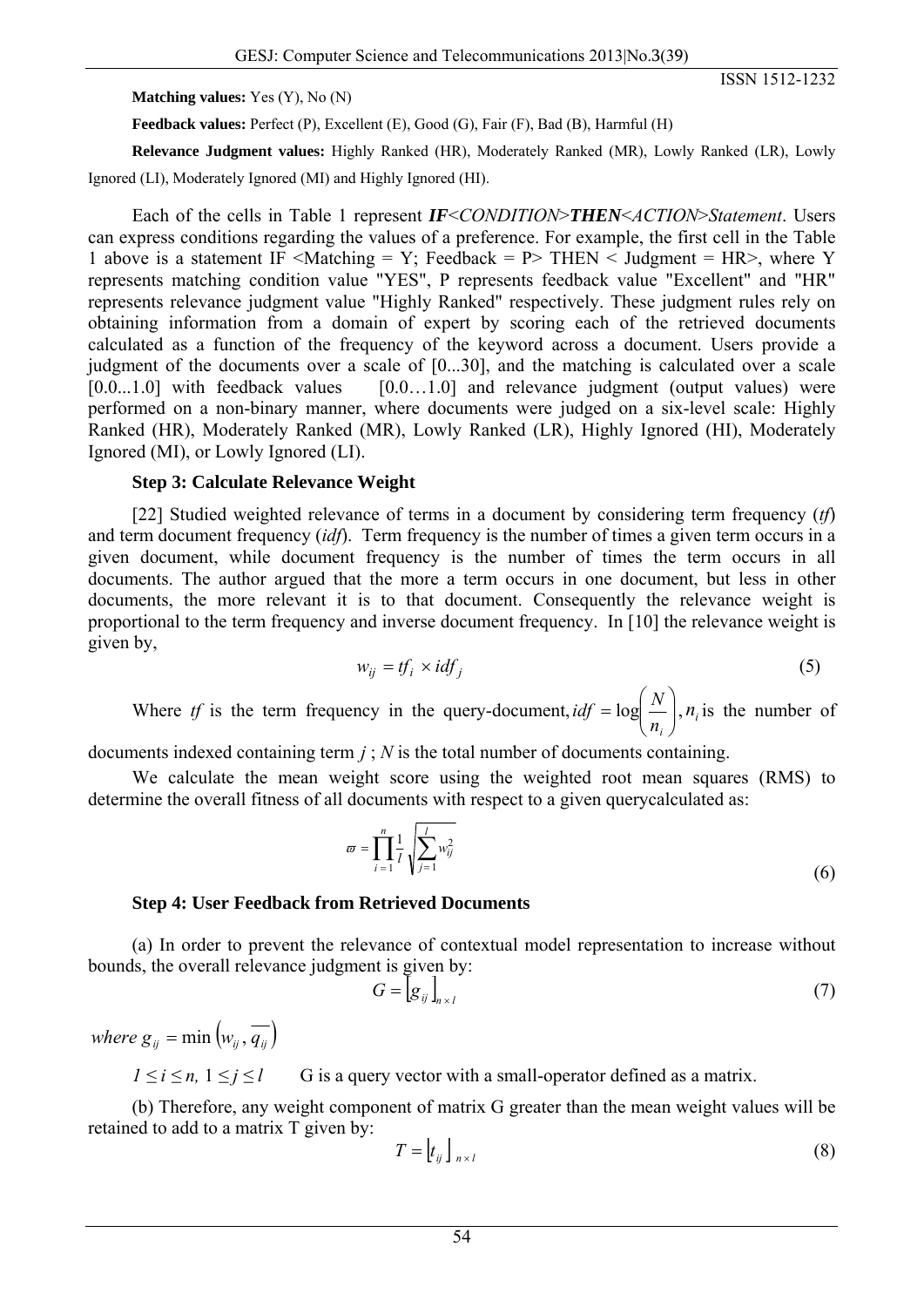where 
$$
\begin{cases} t_{ij} = g_{ij}, & \text{if } g_{ij} \ge \varpi \\ t_{ij} = 0, & \text{if } g_{ij} < \varpi \end{cases}
$$
 1 \le i \le n, 1 \le j \le l.

(c) Based on matrix T, we calculate scores, *scoi* and generate *D,*for the set of retrieved documents which are the largest weighting value of each corresponding vector given by:

$$
Scoi=max\ \{t_{ij}\ \},\ l\leq i\leq n
$$
 (9)

ISSN 1512-1232

 $$ 

(d) Document  $d_i$  is retrieved if  $sco_i$  is greater than zero  $(sco_i > 0)$  and then added into the retrieved document set *D* shown in equation (9). Hence documents are sorted in ascending order of *Scoi*, ranked and given to the users to meet their information needs. So, average score ranging between 0 and 1 is computed for each document given by:

$$
D = \{d_i \mid \text{if } \text{Sco}_i > 0, \text{ } 1 \leq i \leq n\} \tag{10}
$$

#### **Step 5: Relevance Judgment**

(a) If a user feels that the document is relevant to his/her information needs, he finishes the search, GO to **Step 4** according to user's preference function.

(b) Else, user continues to search the document databases by reformulating the query or stop querying the document database until relevant documents are retrieved. GO to **Step 6**.

#### **Step 6: Update Tem Weight and Keywords Set**

The keyword set *K* provided by the documents and the weight values will be updated by the feedback of the users.

(i)Any new query term not belonging to *K* will be added and a new column of weight value will be computed and expanded for documents routinely.

(ii) If any retrieved document  $d_i$  is retrieved by the users, the corresponding weight values with respect to the query keywords will be increased by equation (11). The default of  $\beta$  is set to increase the corresponding weight values.

 $w_{ii} = ( w_{ii} )^{\beta}$ , where

$$
0 < \beta < 1, i \in \{i \mid d_i \in D\} \text{ and } j \in \{j \mid q_j = 1\}
$$
\n(11)

We coined the acronym DROPT to name our adaptive algorithm that provides a limited number of ranked documents in response to a given query. Also it improves the ranking mechanism for the search results in an attempt to adapt the retrieval environment of the users and amount of relevant information according to each user's request. Finally, the DROPT measure must be selflearning that can automatically adjust its search structure to a user's query behaviour.

#### **5. Implementation Using Perl Programming**

Perl an acronym for **P**ractical **E**xtraction and **R**eporting **L**anguage is designed to handle a variety of system administrator functions and provides comprehensive string handling functions. Originally developed by Larry Will at NASA's Jet Propulsion Laboratory in 1986, it has since been improved by hundreds of volunteer developers. It is widely used to write Web server programs for such tasks as automatically updating user accounts and newsgroup postings, processing and removal requests, synchronizing databases and generating reports. Conversely, **DBD: Mysql** is an interface between the Perl programming language and the Mysql programming API that comes with the Mysql relational database management system. Most functions provided by this programming API are supported. **LWP** (short for "Library for WWW in Perl) is a popular group of Perl modules for accessing data on the Web. **CAM::pdf** package reads and writes any document that conforms to the PDF specification generously provided by Adobe.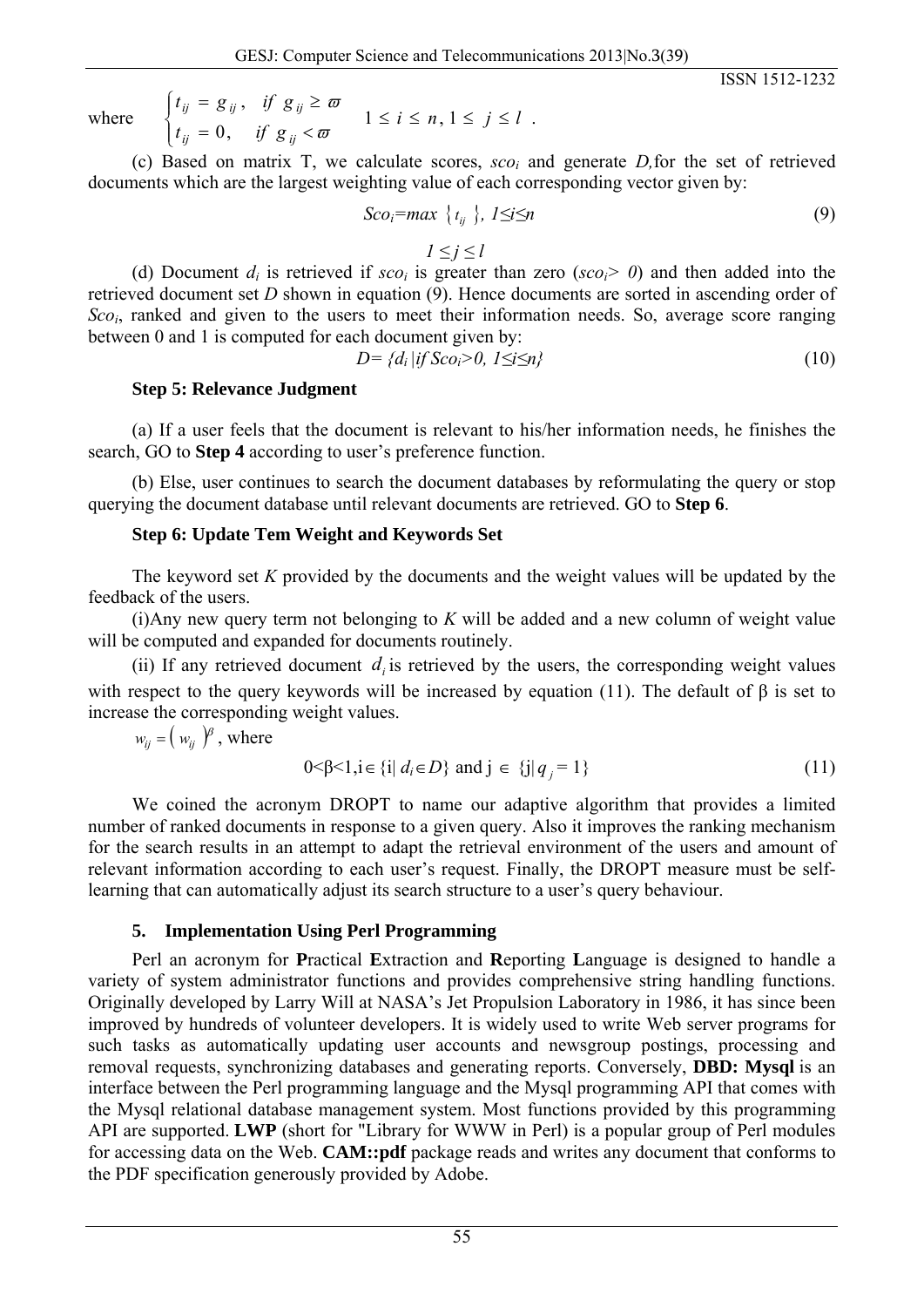The DBD: Mysql, LWP and CAM:: PDF are PerlActive modules of Perl programming language that extracts information as a function of the frequency of the keyword across a document from the document database collected and stores in the localhost database. The prototype is implemented as a traditional Web based application, with a WampServer site localhost engine back end. The results are shown in Tables 2, 5 and 8. This proposal has been tested with 30 documents;10 for each of the domain of system user expert and the IR system developed gives promising results. This is verified using the evaluation measures in an experimental setting in Section 7. WampServer is a Windows Web development environment. It allows us to create Web applications with Apache2, PHP and a Mysql database. Alongside, PhP Myadmin allows us to manage easily our databases. The WampServer localhost search engine back end allows contextaware agents to pro-actively act on behalf of user based on environment and context to perform several information-related tasks.

## **5.1 Experimental Setting of Generated Data and Discussions**

A WampServer localhost search engine back end is created for Domain of system user experts 1, 2, and 3 collectively. Information retrieval and Text Processing, Wireless Sensor Networks and Grid and Distributed Computing, for Domain 1, 2, and 3 respectively.

The formal definition of our fitness function is described below. For any chromosome (document)  $w = (w_1, w_2,..., w_n)$  in the current document collection **N**, its fitness function of the chromosome used is calculated by:

$$
F(w) = 1 - \frac{n}{N} \quad , \tag{12}
$$

where *n* is the number of times the keywords are appearing in the whole document, *w* is the numerical weight of each document, while *N* is the total number of documents present in the document collection.

| php <b>MyAdmin</b>                 | $\Box$ localhost » $\Box$ documentdb » $\Box$ keywordtable |                                                                                                  |                                     |
|------------------------------------|------------------------------------------------------------|--------------------------------------------------------------------------------------------------|-------------------------------------|
| $\bullet$ $\bullet$ $\circ$<br>金   | Structure<br><b>Browse</b>                                 | $\Box$ sql<br><b>Fe</b> Insert<br>Search                                                         | <b>B</b> Export<br><b>Et Import</b> |
|                                    | <b>Show:</b> Start row: 0                                  | Number of rows:<br>30                                                                            | Headers every<br>100<br>rows.       |
| $\blacksquare$<br>(Recent tables)  |                                                            |                                                                                                  |                                     |
| $\blacktriangledown$<br>documentdb | + Options                                                  |                                                                                                  |                                     |
| keywordtable                       | $\leftarrow$ T $\rightarrow$<br>$\blacktriangledown$       | Document ID Keyword                                                                              | Weight                              |
| rankeddoctable                     | <b>Edit 3-i Copy @ Delete</b>                              | 9 Query pattern                                                                                  | 5                                   |
| retrieveddoc                       | $\oslash$ Edit $\vec{r}$ Copy $\odot$ Delete               | 10 relevance feedback                                                                            | 5                                   |
| Create table                       | Edit 3: Copy O Delete                                      | 17 Information filtering                                                                         | 6                                   |
|                                    | $\oslash$ Edit $\vec{r}$ Copy $\odot$ Delete               | 5 User Profile                                                                                   | 8                                   |
|                                    | <b>But Si</b> Copy <b>O</b> Delete                         | 3 e-Health                                                                                       | 8                                   |
|                                    | $\oslash$ Edit $\vec{r}$ Copy $\odot$ Delete               | 18 user preference                                                                               | 9                                   |
|                                    | <b>Edit 3: Copy O Delete</b>                               | 15 intelligent agents                                                                            | 10                                  |
|                                    | $\oslash$ Edit $\vec{r}$ Copy $\odot$ Delete               | 12 autonomous agents                                                                             | 13                                  |
|                                    | <b>Edit 3-i Copy @ Delete</b>                              | 20 Semantic                                                                                      | 18                                  |
|                                    | <b>⊘Edit Wi Copy</b> ● Delete<br>n                         | 1 Information Retrieval                                                                          | 19                                  |
|                                    | Check All / Uncheck All With selected:                     | $\oslash$ Change                                                                                 | Delete<br><b>尾</b> Export           |
|                                    | Show: Start row: 0                                         | Number of rows:<br>30                                                                            | Headers every<br>100<br><b>rows</b> |
|                                    | <b>Query results operations</b>                            |                                                                                                  |                                     |
|                                    |                                                            | Print view A Print view (with full texts) <b>a</b> Export and Display chart <b>b</b> Create view |                                     |

 $\leftarrow$   $\rightarrow$   $\mathbb{C}$   $\Box$  localbost/phpmyadmin/index php?db=documentdb&token=280be0c44d4da9547b01238c377dfaa9

*Figure 1: Screenshot displaying keyword matching based querying results from Domain of System User Expert 1*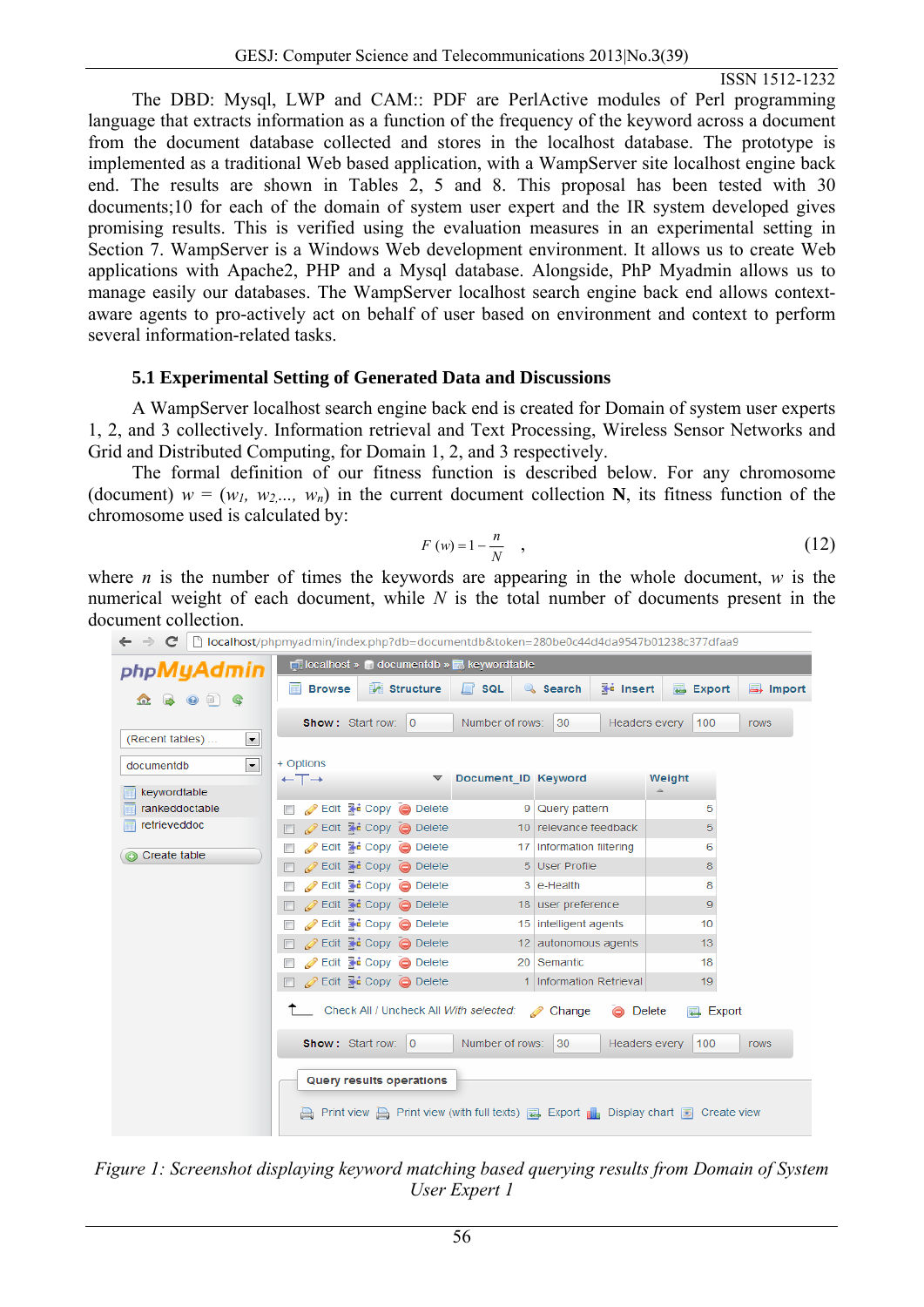|        | Information                  |        |
|--------|------------------------------|--------|
| Doc_Id | <b>Keywords</b>              | Weight |
| 9.     | Query pattern                |        |
| 10.    | Relevance Feedback           | 5      |
| 17.    | Information filtering        | 6      |
| 5.     | User Profile                 | 8      |
| 3.     | e-Health                     | 8      |
| 18.    | <b>User Preference</b>       | 9      |
| 15.    | Intelligent agents           | 10     |
| 12.    | Autonomous agents            | 13     |
| 20.    | Semantic                     | 18     |
|        | <b>Information Retrieval</b> | 19     |

| Table 2: Derived Information Using CAM::PDF, DBD: Mysql and LWP Modules from Domain of |
|----------------------------------------------------------------------------------------|
| System User Expert 1                                                                   |

Based on equation (12), the fitness function of each of the chromosomes is shown in Table 3.

| Doc_Id | <b>Chromosome</b>            | <b>Fitness Score</b> |
|--------|------------------------------|----------------------|
| 9.     | Query pattern                | 0.83                 |
| 10.    | Relevance Feedback           | 0.83                 |
| 17.    | Information filtering        | 0.80                 |
| 5.     | User Profile                 | 0.73                 |
| 3.     | e-Health                     | 0.73                 |
| 18.    | <b>User Preference</b>       | 0.70                 |
| 15.    | Intelligent agents           | 0.67                 |
| 12.    | Autonomous agents            | 0.57                 |
| 20.    | Semantic                     | 0.40                 |
| 1.     | <b>Information Retrieval</b> | 0.37                 |

*Table 3: Fitness Calculation for Domain of System User Expert 1* 

From Table 3, the overall average fitness value  $\mathbf{F} = 0.626$  is obtained according to equation (12) as shown in Table 4.

| Doc_Id | <b>Chromosomes</b>           | <b>Fitness</b> | <b>Overall fitness</b> |
|--------|------------------------------|----------------|------------------------|
|        |                              | <b>Score</b>   | score                  |
| 9.     | Query pattern                | 0.83           | $\geq 0.626$           |
| 10.    | Relevance Feedback           | 0.83           | $\geq 0.626$           |
| 17.    | Information filtering        | 0.80           | $\geq 0.626$           |
| 5.     | User Profile                 | 0.73           | $\geq 0.626$           |
| 3.     | e-Health                     | 0.73           | $\geq 0.626$           |
| 18.    | <b>User Preference</b>       | 0.70           | $\geq 0.626$           |
| 15.    | Intelligent agents           | 0.67           | $\geq 0.626$           |
| 12.    | Autonomous agents            | 0.57           |                        |
| 20.    | Semantic                     | 0.40           |                        |
|        | <b>Information Retrieval</b> | 0.37           |                        |

*Table 4: Overall Fitness Score for Domain of system user expert 1* 

The values displayed in Table 4 shows the results of the search system for documents retrieved from a WampServer localhost search engine back end. Documents are sorted and were set in ascending order of Retrieval Status Values (RSV). Hence, *Doc\_Id9*, *Doc\_Id10*, *Doc*\_*Id17*, Doc *Id<sub>5</sub>*, *Doc Id<sub>3</sub>*, *Doc Id<sub>18</sub>*, and *Doc Id<sub>15</sub>* are ranked accordingly because their relevance scores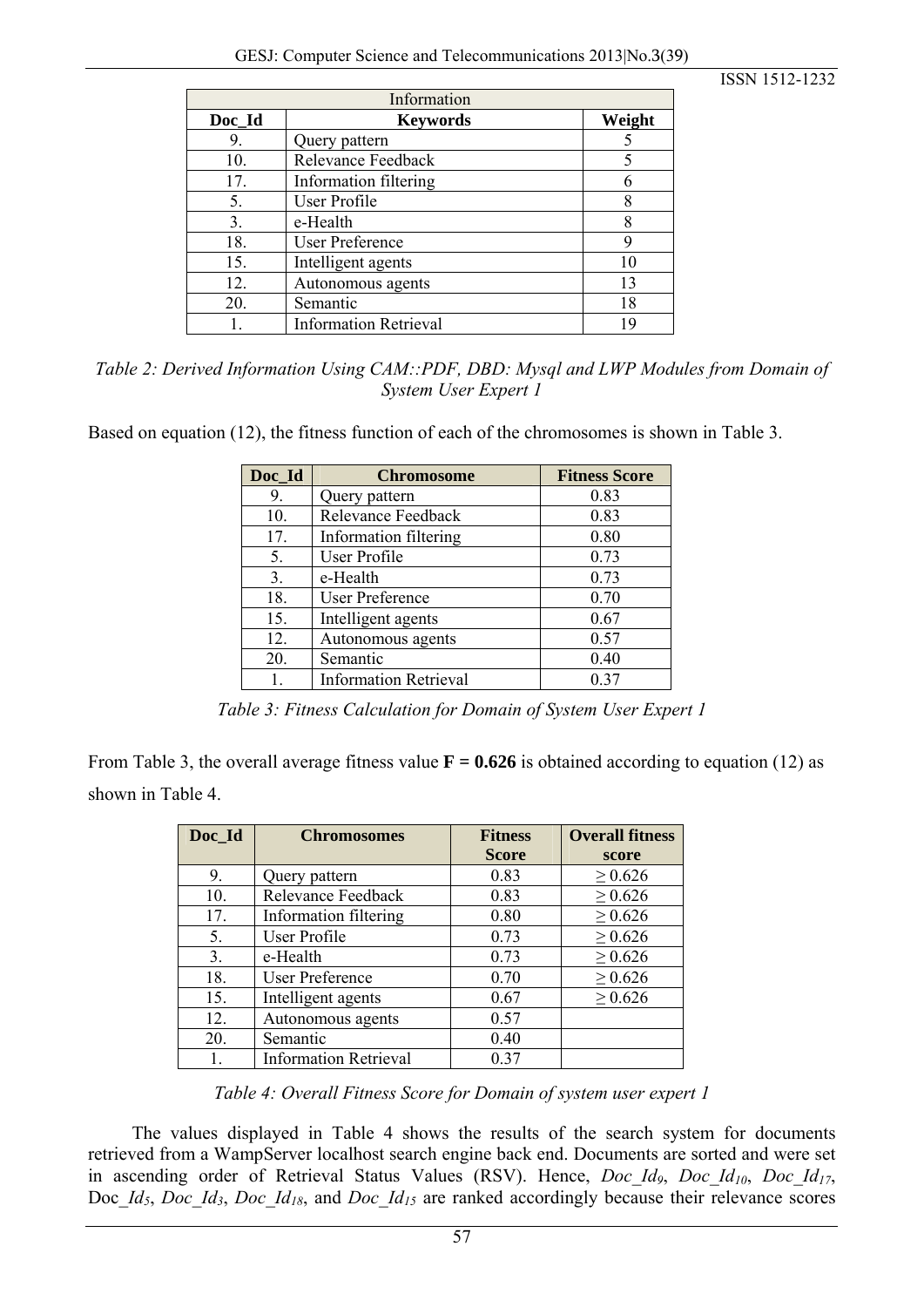are above the threshold score (**F=0.626**); hence considered as relevant documents. Results that fall below threshold value are not displayed to the user (irrelevant).

|        | Information             |        |
|--------|-------------------------|--------|
| Doc_Id | <b>Keywords</b>         | Weight |
| 4.     | Swarm intelligent       |        |
| 7.     | Data gathering          | 2      |
| 6.     | Traffic load            | 3      |
| 2.     | Medium access control   | 3      |
| 13.    | Passive clustering      | 3      |
| 16.    | Intelligent sensors     | 3      |
| 14.    | Wireless telemedicine   |        |
| 11.    | Clustering algorithm    |        |
| 8.     | Ant colony optimization |        |
| 19.    | Health care             |        |

*Table 5: Derived Information Using CAM::PDF, DBD: Mysql and LWP Modules from Domain of System User Expert 2* 



*Figure 2: Screenshot displaying keyword matching based querying results from Domain of System User Expert 2*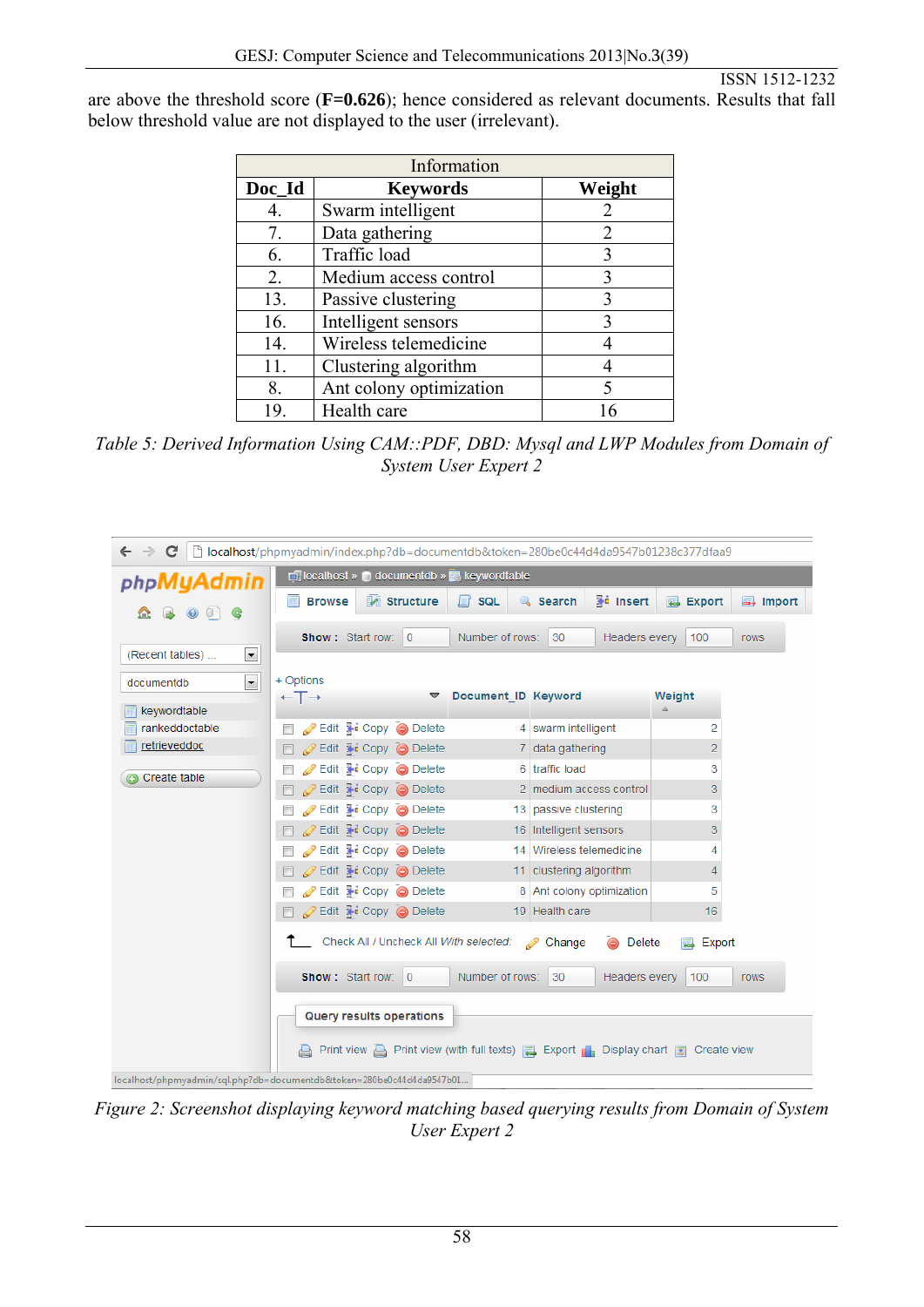|  |  | Based on equation (12), the fitness function of each of the chromosomes is shown in Table 6. |  |
|--|--|----------------------------------------------------------------------------------------------|--|
|--|--|----------------------------------------------------------------------------------------------|--|

| Doc_Id | <b>Chromosome</b>       | <b>Fitness Score</b> |
|--------|-------------------------|----------------------|
| 4.     | Swarm intelligent       | 0.93                 |
| 7.     | Data gathering          | 0.93                 |
| 6.     | Traffic load            | 0.90                 |
| 2.     | Medium access control   | 0.90                 |
| 13.    | Passive clustering      | 0.90                 |
| 16.    | Intelligent sensors     | 0.90                 |
| 14.    | Wireless telemedicine   | 0.87                 |
| 11.    | Clustering algorithm    | 0.87                 |
| 8.     | Ant colony optimization | 0.83                 |
| 19.    | Health care             | 0.47                 |

*Table 6: Fitness Calculation for Domain of System User Expert 2* 

From Table 6, the overall average fitness value ( $\bf{F} = 0.85$ ) is obtained according to equation (12) as shown in Table 7.

| Doc Id | <b>Chromosomes</b>      | <b>Fitness</b> | <b>Overall fitness</b> |
|--------|-------------------------|----------------|------------------------|
|        |                         | <b>Score</b>   | score                  |
| 4.     | Swarm intelligent       | 0.93           | $\geq 0.85$            |
| 7.     | Data gathering          | 0.93           | $\geq 0.85$            |
| 6.     | Traffic load            | 0.90           | $\geq 0.85$            |
| 2.     | Medium access control   | 0.90           | $\geq 0.85$            |
| 13.    | Passive clustering      | 0.90           | $\geq 0.85$            |
| 16.    | Intelligent sensors     | 0.90           | $\geq 0.85$            |
| 14.    | Wireless telemedicine   | 0.87           | $\geq 0.85$            |
| 11.    | Clustering algorithm    | 0.87           | $\geq 0.85$            |
| 8.     | Ant colony optimization | 0.83           | $\geq 0.85$            |
| 19.    | Health care             | 0.47           |                        |

*Table 7: Overall Fitness Score for Domain of System User Expert 2* 

The values displayed in Table 7 shows the results of the search system for documents retrieved from a WampServer localhost search engine back end. Documents are sorted and were set in ascending order of Retrieval Status Values (RSV). Hence, *Doc\_Id4*, *Doc\_Id7*, *Doc*\_*Id6*, Doc\_*Id2*, *Doc\_Id<sub>13</sub>*, *Doc\_Id<sub>16</sub>*, and *Doc\_Id<sub>14</sub>*, *Doc\_Id<sub>11</sub>*, and *Doc\_Id<sub>8</sub>* are ranked accordingly because their relevance scores are above the threshold score (**F=0.85**); considered as relevant.

|        | Information               |                |
|--------|---------------------------|----------------|
| Doc_Id | <b>Keywords</b>           | Weight         |
| 21.    | Workflow scheduling       | 13             |
| 22.    | Grid environment          | 2              |
| 23.    | <b>Efficient</b> security |                |
| 24.    | Authorization             | 2              |
| 25.    | Grid portals              |                |
| 26.    | Homomorphic encryption    | 14             |
| 27.    | Medical grid              | 2              |
| 28.    | Authorization             | 2              |
| 29.    | Trust                     | $\mathfrak{D}$ |
| 30.    | Interoperation            | 8              |

*Table 8: Derived Information Using CAM::PDF, DBD: Mysql and LWP Modules from Domain of System User Expert 3*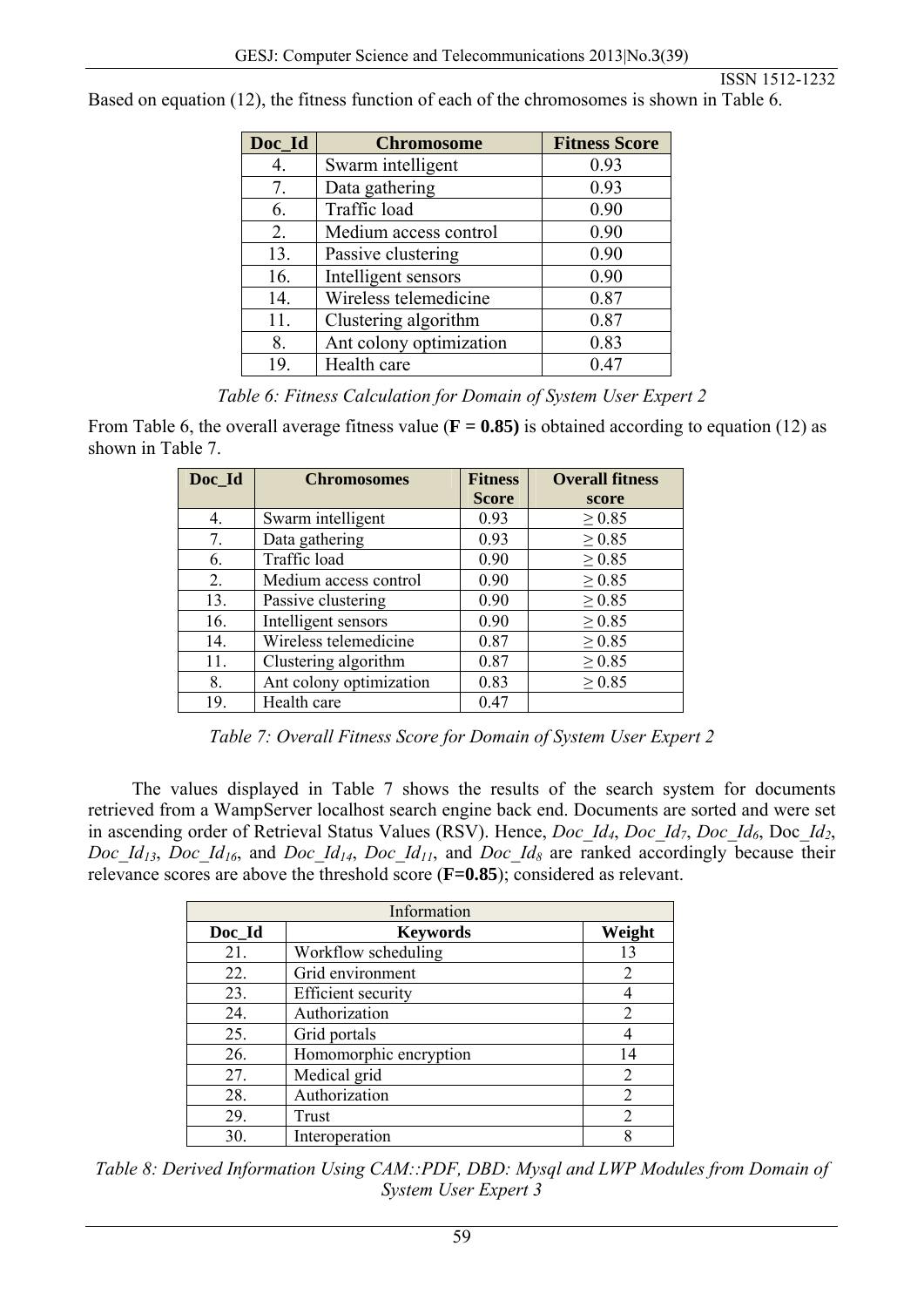GESJ: Computer Science and Telecommunications 2013|No.3(39)

| phpMyAdmin                             | Di localhost » i documentdb » i keywordtable                                 |                                                                  |                                       |
|----------------------------------------|------------------------------------------------------------------------------|------------------------------------------------------------------|---------------------------------------|
| $\bullet$ $\bullet$ $\circ$            | Structure<br><b>■ Browse</b>                                                 | $\frac{1}{2}$ insert<br>$\Box$ SQL<br>Search                     | <b>B</b> Export<br>$\Box$ Import      |
| $\vert \cdot \vert$<br>(Recent tables) |                                                                              |                                                                  |                                       |
| $\overline{\phantom{a}}$<br>documentdb | Show: Start row:<br>$ 0\rangle$                                              | Number of rows: 40<br>Headers every                              | 100<br>rows                           |
| keywordtable                           |                                                                              |                                                                  |                                       |
| rankeddoctable                         | + Options                                                                    |                                                                  |                                       |
| retrieveddoc                           | $\rightarrow$ T $\leftarrow$                                                 | ▼ Document ID Keyword                                            | Weight $\triangle$                    |
|                                        | <b><i>A</i></b> Edit <b>3-i</b> Copy ● Delete                                | 28 Medical grid                                                  | 2                                     |
| Create table                           | Delete → Edit 3-i Copy ● Delete                                              | 22 grid environment                                              | $\overline{2}$                        |
|                                        | <b>Edit 3-i Copy → Delete</b>                                                | 29 Trust                                                         |                                       |
|                                        | □ <mark>⊘ Edit 3-i Copy ● Delete</mark>                                      | 24 Authorization                                                 |                                       |
|                                        | Edit 3-i Copy @ Delete                                                       | 25 grid portals                                                  |                                       |
|                                        | □ <b><i>/</i></b> Edit <b>3-i</b> Copy ● Delete                              | 23 efficient security                                            |                                       |
|                                        | Edit 3-i Copy @ Delete                                                       | 27 cloud networking                                              |                                       |
|                                        | □ <b>2</b> Edit 3 i Copy ● Delete                                            | 30 Interoperation                                                |                                       |
|                                        | Edit 3-i Copy @ Delete                                                       | 21 workflow scheduling                                           | 13                                    |
|                                        | □ <b>2</b> Edit 3-i Copy ● Delete                                            | 26 Homomorphic Encryption                                        | 14                                    |
|                                        | Check All / Uncheck All With selected:<br>Show: Start row:<br>$\overline{0}$ | Change<br><b>O</b> Delete<br>Number of rows: 40<br>Headers every | <b>尾</b> Export<br>100<br><b>rows</b> |

*Figure 3: Screenshot displaying keyword matching based querying results from Domain of System User Expert 3* 

Based on equation (12), the fitness function of each of the chromosomes is shown in Table 9.

| Doc_Id | <b>Chromosome</b>         | <b>Fitness Score</b> |
|--------|---------------------------|----------------------|
| 21.    | Workflow scheduling       | 0.57                 |
| 22.    | Grid environment          | 0.93                 |
| 23.    | <b>Efficient</b> security | 0.87                 |
| 24.    | Authorization             | 0.93                 |
| 25.    | Grid portals              | 0.87                 |
| 26.    | Homomorphic encryption    | 0.53                 |
| 27.    | Medical grid              | 0.93                 |
| 28.    | Authorization             | 0.93                 |
| 29.    | Trust                     | 0.93                 |
| 30.    | Interoperation            | 0.73                 |

*Table 9: Fitness Calculation for Domain of System User Expert 3* 

From Table 9, the overall average fitness value  $\mathbf{F} = 0.735$  is obtained according to equation (12) as shown in Table 10.

| Doc_Id | <b>Chromosomes</b>        | <b>Fitness</b> | <b>Overall fitness</b> |  |
|--------|---------------------------|----------------|------------------------|--|
|        |                           | <b>Score</b>   | score                  |  |
| 21.    | Workflow scheduling       | 0.57           |                        |  |
| 22.    | Grid environment          | 0.93           | $\geq 0.735$           |  |
| 23.    | <b>Efficient</b> security | 0.87           | $\geq 0.735$           |  |
| 24.    | Authorization             | 0.93           | $\geq 0.735$           |  |
| 25.    | Grid portals              | 0.87           | $\geq 0.735$           |  |
| 26.    | Homomorphic encryption    | 0.53           |                        |  |
| 27.    | Medical grid              | 0.93           | $\geq 0.735$           |  |
| 28.    | Authorization             | 0.93           | $\geq 0.735$           |  |
| 29.    | Trust                     | 0.93           | $\geq 0.735$           |  |
| 30.    | Interoperation            | 0.73           |                        |  |

*Table 10: Overall Fitness Score for Domain of System User Expert 3*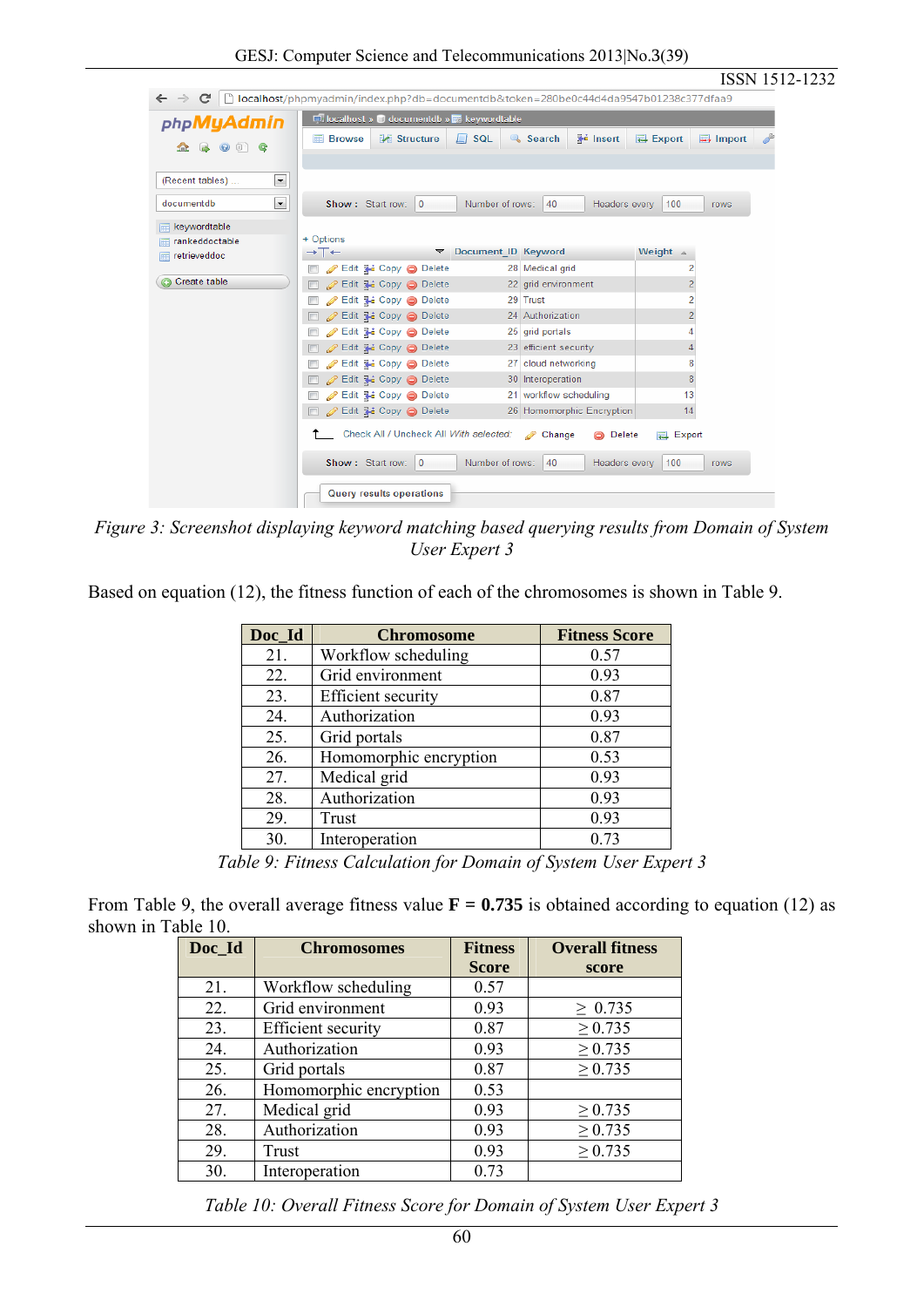The values displayed in Table 10 shows the results of the search system for documents retrieved from a WampServer localhost search engine back end. Documents are sorted and were set in ascending order of Retrieval Status Values (RSV). Hence, *Doc\_Id22*, *Doc\_Id23*, *Doc*\_*Id24*, Doc\_*Id25*, *Doc*\_*Id27*, *Doc*\_*Id28*, and *Doc*\_*Id29*, are ranked accordingly because their relevance scores are above the threshold score (**F=0.735**); hence considered as relevant.

The indexed keywords represent domain of knowledge of the system users (3 PhD students in an experimental setting at Ice Box Research Lab. UWC; where comparisons are conducted between different experimental runs of the system users). The retrieval effectiveness will be measured using well known metrics in the IR community [23 and 1]: (1) *Precision*, which is the number of retrievedrelevant documents over the total number of retrieved documents; (2) *Recall*,which is the number of relevant documents that are retrieved over the totalnumber of known relevant documents in the document collection. Ranking performance result is discussed between the relevance judgment values during performance evaluation in Section 6.

## **6. Ranking Performance Results**

With the intention of measure ranking performance, the DROPT technique for ranking search results list was tuned by experimenting with the system for relevance judgment. Each query produced a document based on the matching conditions and the retrieval was repeated for 10 query reformulations from the domain of system user experts. The underlying philosophy of the relevance judgment rules for user model judgment using DROPT technique is to rank those documents, which exceeded the overall weighted fitness score that the system user judges to be relevant to his/her information needs, and ignore those documents the system users judges to be irrelevant (less preferred). In the present study, we explain the six different information needs of the system users. Hence, if the system user's judges a document to be relevant then the weight (significance) value of the query used for retrieval of the document should be highly ranked (HR) and particularly more so if the matching value is No, lowly ignored (LI). Conversely, if the user feedback is bad (not relevant) but the matching value between query and document exceeded relevance value, highly ranked (HR), and then the relevance value of the document should be ignored completely. System users provide a judgment of the documents over a scale of [0…30] and the matching value is calculated over a scale of [0.0… 1.0]. Figure 4 shows a better ranked list that help the user fill their information needs. Table 11 shows the MAP results and Table 12 shows the precision results at known relevant documents for ranking performance from the domain of experts.



*Figure 4: Average precision Graph for ranking performance results* 

| <b>Generations</b> | ∽   |       |       |       |       |       |       |      |       |
|--------------------|-----|-------|-------|-------|-------|-------|-------|------|-------|
| <b>MAP</b>         | 364 | 0.370 | 0.626 | 0.655 | 0.242 | 0.441 | 0.687 | .448 | 0.000 |

*Table 11: Mean average precision results for ranking performance from 3 domain of experts*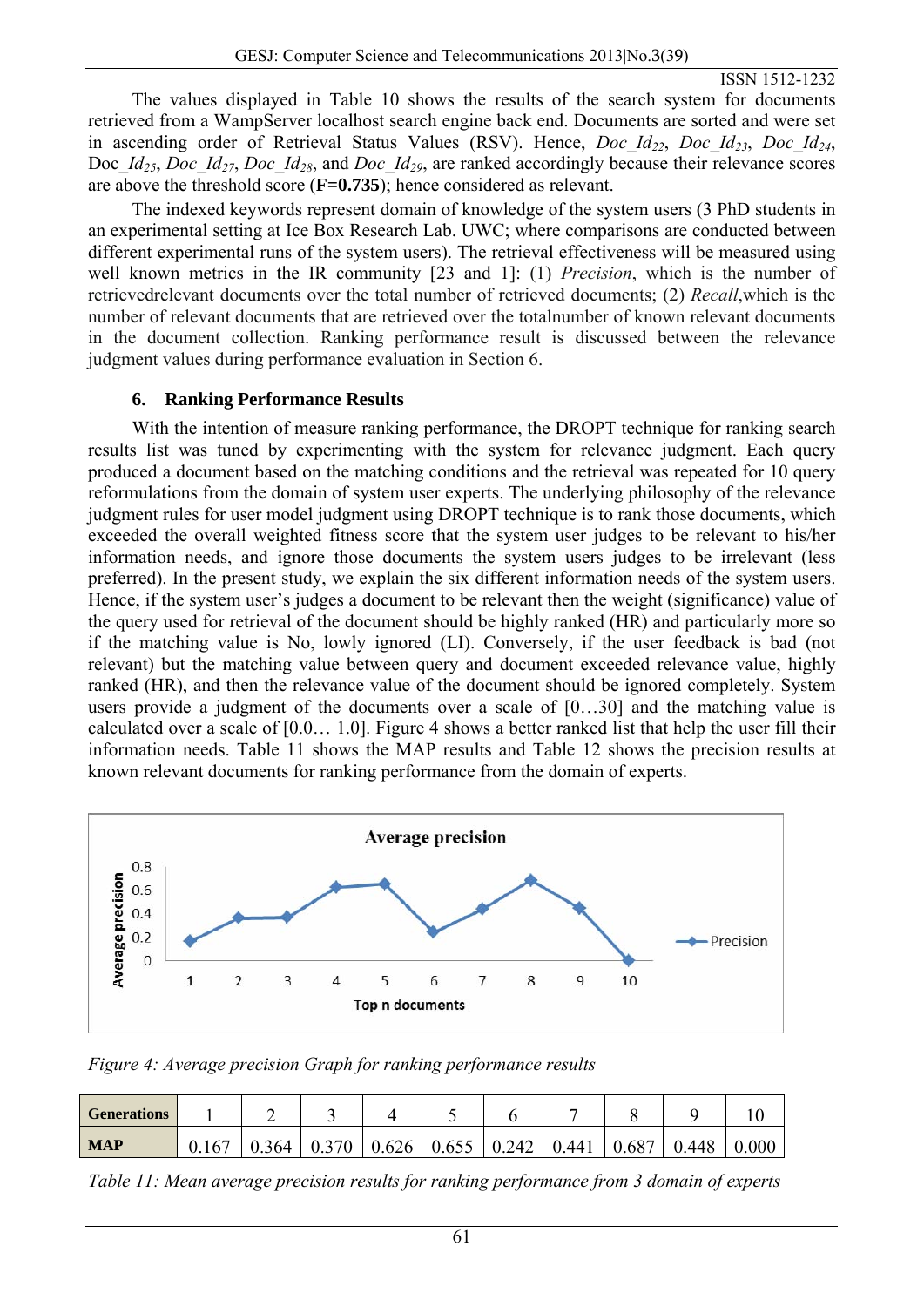| Document #              | <b>Queries</b>            | <b>Relevant</b>                     | <b>Tf</b>               | <b>Precision</b> | <b>Fitness score</b> |  |
|-------------------------|---------------------------|-------------------------------------|-------------------------|------------------|----------------------|--|
| 1                       | Information retrieval     |                                     | 19                      | 0.000            | 0.37                 |  |
| $\overline{2}$          | Medium access control     | X                                   | $\overline{\mathbf{3}}$ | 0.500            | 0.90                 |  |
| $\overline{\mathbf{3}}$ | E-health                  |                                     | 8                       | 0.000            | 0.73                 |  |
| $\overline{\mathbf{4}}$ | Swarm intelligent         | $\mathbf X$                         | $\overline{2}$          | 0.500            | 0.93                 |  |
| $\overline{\mathbf{5}}$ | User profile              |                                     | $\overline{8}$          | 0.000            | 0.73                 |  |
| 6                       | Traffic load              | X                                   | $\overline{3}$          | 0.500            | 0.90                 |  |
| $\overline{7}$          | Data gathering            | $\overline{\mathrm{X}}$             | $\overline{2}$          | 0.571            | 0.93                 |  |
| $\overline{\mathbf{8}}$ | Ant colony optimization   | $\overline{\text{X}}$               | $\overline{5}$          | 0.625            | 0.83                 |  |
| $\overline{9}$          | Query pattern             | $\overline{\text{X}}$               | 5                       | 0.667            | 0.83                 |  |
| 10                      | Relevance feedback        | $\overline{\text{X}}$               | $\overline{5}$          | 0.700            | 0.83                 |  |
| 11                      | Clustering algorithm      | $\overline{\text{X}}$               | $\overline{4}$          | 0.727            | 0.87                 |  |
| 12                      | Autonomous agent          |                                     | 13                      | 0.000            | 0.57                 |  |
| 13                      | Passive algorithm         | $\mathbf X$                         | $\overline{3}$          | 0.692            | 0.90                 |  |
| 14                      | Wireless telemedicine     | $\overline{\text{X}}$               | $\overline{4}$          | 0.714            | 0.87                 |  |
| 15                      | Intelligent agents        |                                     | 10                      | 0.000            | 0.67                 |  |
| 16                      | Intelligent sensors       | $\frac{\overline{X}}{\overline{X}}$ | $\overline{3}$          | 0.688            | 0.90                 |  |
| 17                      | Information filtering     |                                     | 6                       | 0.706            | 0.80                 |  |
| 18                      | User preference           |                                     | 9                       | 0.000            | 0.70                 |  |
| 19                      | Health care               |                                     | 16                      | 0.000            | 0.47                 |  |
| 20                      | Semantic                  |                                     | 18                      | 0.000            | 0.40                 |  |
| 21                      | Workflow scheduling       |                                     | 13                      | 0.000            | 0.57                 |  |
| 22                      | Grid environment          | X                                   | $\overline{2}$          | 0.591            | 0.93                 |  |
| 23                      | <b>Efficient security</b> | $\overline{\text{X}}$               | $\overline{4}$          | 0.609            | 0.87                 |  |
| 24                      | Authorization             | $\overline{\text{X}}$               | $\overline{2}$          | 0.625            | 0.93                 |  |
| $\overline{25}$         | Grid portals              | $\overline{\mathrm{X}}$             | $\overline{4}$          | 0.640            | 0.87                 |  |
| 26                      | Homomorphic Encryption    |                                     | 14                      | 0.000            | 0.53                 |  |
| 27                      | Cloud networking          | $\mathbf X$                         | $\overline{2}$          | 0.630            | 0.93                 |  |
| 28                      | Medical grid              | $\mathbf X$                         | $\overline{2}$          | 0.643            | 0.93                 |  |
| 29                      | <b>Trust</b>              | $\overline{\text{X}}$               | $\overline{2}$          | 0.655            | 0.93                 |  |
| 30                      | Interoperation            |                                     | $\overline{8}$          | 0.000            | 0.73                 |  |
| Average                 |                           |                                     |                         | 0.631            | 0.75                 |  |

*Table 12: Precision results for ranking performance at known relevant documents* 

As indicated in Table 12, scores that falls below overall weighted fitness values (0.75) for the ranking parameter do not show significant ranking improvement. This is because at low ranking scores below this value, irrelevant documents are rejected by the system user. On the other hand, documents whose scores fall above the overall weighted fitness score are retrieved and then marked 'X'. Hence ranked and given to the user to meet his/her information needs. This adapts and explore new domain for potentially relevant documents. Therefore, when the environment of the adaptive system changes the highest ranked documents of interest automatically adjust to the new environment. The best ranking performance of the system is given by medium values between (0.692-0.727) of the precision values. As shown in Figure 5 the system is more stable for ranking parameter value of 0.727 from domain of system user expert 2 and, the number of ranked relevant documents in the search result is also noticeably higher than for the other ranking parameter values from domain of experts 1 and 3. Also considering Figure 6, which shows the total ranked relevant documents retrieved in the 19 search processes, the ranking performance of 0.727 has the highest number of ranked documents retrieved from domain of expert 2.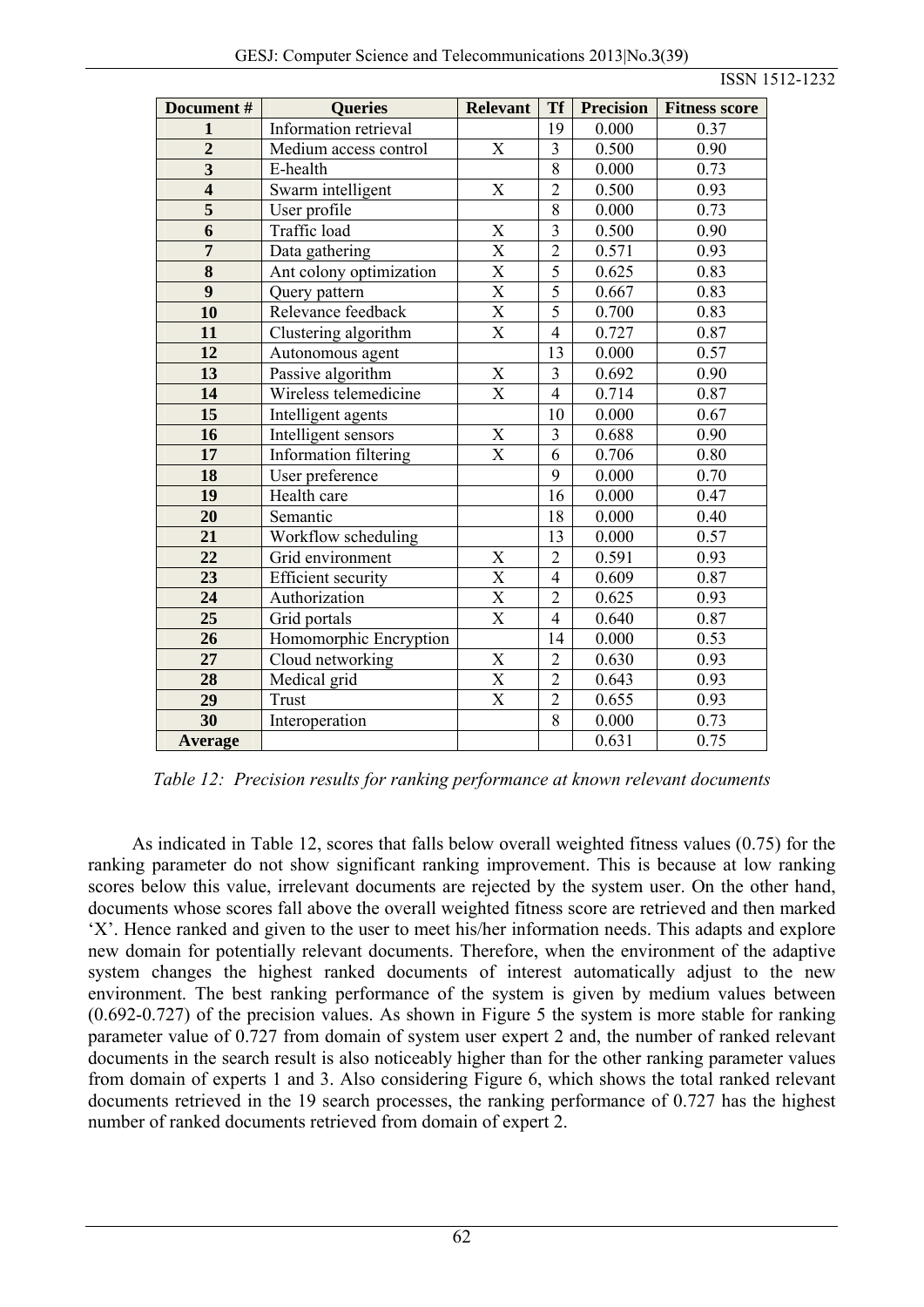

*Figure 5: Precision Graph for ranking performance results with all values from the domain of system users' experts* 



*Figure 6: Precision Graph for ranking performance results at known relevant documents* 

## **7. Experimental Results of DROPT Technique**

We compare our ranking algorithms with selected well known baseline algorithms such as TF-IDF and BM25 to evaluate the performance of our ranking technique in standard  $P(\hat{\omega})$ n measure. For the information needs (requests) and document collections of the experiment, relevance was assessed by different experienced system users in their domain of experts (3 PhD students). They are vast in their domain and were asked to judge the relevance of the retrieved documents on a six level scales: (0=Harmful, 1=Bad, 2=Fair, 3=Good, 4=Excellent and 5=Perfect) with respect to a given query. For comparison of algorithms, we have used "Precision at position n" (P@n) metrics [24]. Precision at *n* measures the relevancy of the top *n* results ofthe ranking list with respect to a given query (equation 13).

$$
P@n = \frac{No \text{ of relevant documents in top } n \text{ results}}{n}
$$
 (13)

P@n can only handle cases with binary judgment "relevant" or "irrelevant" with respect to a given query at rank n. To compute  $P(\hat{\omega})$ n, 30queries were judged in these 6 levels by users.

For the evaluation of our algorithm we conducted testing the system. The test process involves using the 30 queries provided by the system users. The measure  $(P(\hat{a})n)$  is used for evaluation. Naturally, we compute them for each query and then take the average dimension (*n*) for all queries. Figure 7 shows comparison of the DROPT algorithm with other algorithms in the  $P@n$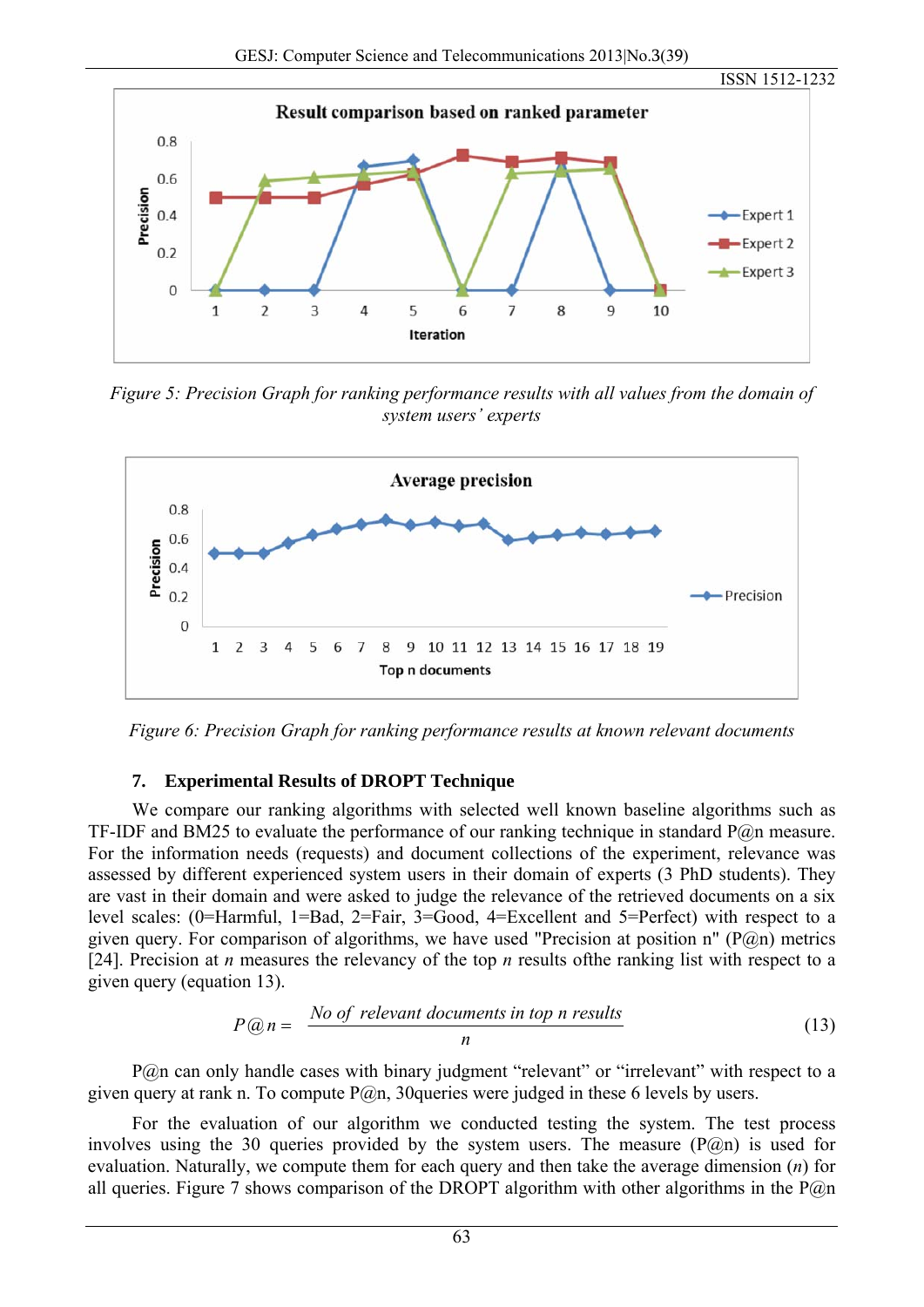measure. As the figure shows, our adaptive algorithm outperforms the others. DROPT algorithm achieves a 25% in  $P(\hat{a})$  compared to BM25 which is the best one of the other. The figure compares the precision for these 10 queries set between the TF-IDF, BM25 and DROPT. It shows that the precision value of the proposed ranking technique is comparatively higher for all the query sets. This achievement resides in the combination of content-based algorithms using user preferences in query reformulations. In this regards, the number of top *n* results showed to users will depicts the relevancy degree of the retrieved documents with respect to a given query with rank *n* (judged by the system users).



*Figure 7: Comparison of DROPT with BM25 and TF-IDF in the P@n measure*.

## **8. Conclusion**

Present ranking algorithms (content-based) suffered from low precision and recall. In addition they are not suitable for some situations and dependent on the context, they will work differently. This paper proposed an adaptive DROPT technique based on content and user preferences to improve the relevance of retrieved documents. We have given this algorithm an acronym DROPT. DROPT algorithm tries to adapt itself with user information needs. We have used the relevance assessment comparison in our algorithm for ranking to improve retrieval effectiveness based on the user's feedback. Our algorithm judge the relevance of the search results based on the relevance weight of the retrieved documents. We have used content-based algorithms such as TF-IDF and BM25 for user preferences in comparison with our algorithm. Our ranking algorithm defined a factor called fitness function to compute the weight of each retrieved document using interactive reinforcement learning method. We used the created WampServer site localhost search engine back end (which was wrapped around Google) for document collections and 30 related queries from the domain of the different system user experts for evaluation of DROPT technique. We have compared DROPT technique with other single algorithms using  $P(\hat{\alpha})$  measure and found interesting improvements. The proposed algorithm has some interesting features like scalability and adaptability. It is scalable in that we can add any new algorithm easily and also adaptable in that it adapts itself with user information needs within the environment.

## **References**

- 1. Manning, C.D., Raghavan, P., Schutze, H. (2008): Introduction to Information Retrieval. Cambridge University Press, Cambridge.
- 2. Luhn, H. P. (1958). The automatic creation of literature abstracts, IBM Journal of Research and Development, Vol. 2, pp. 159-168.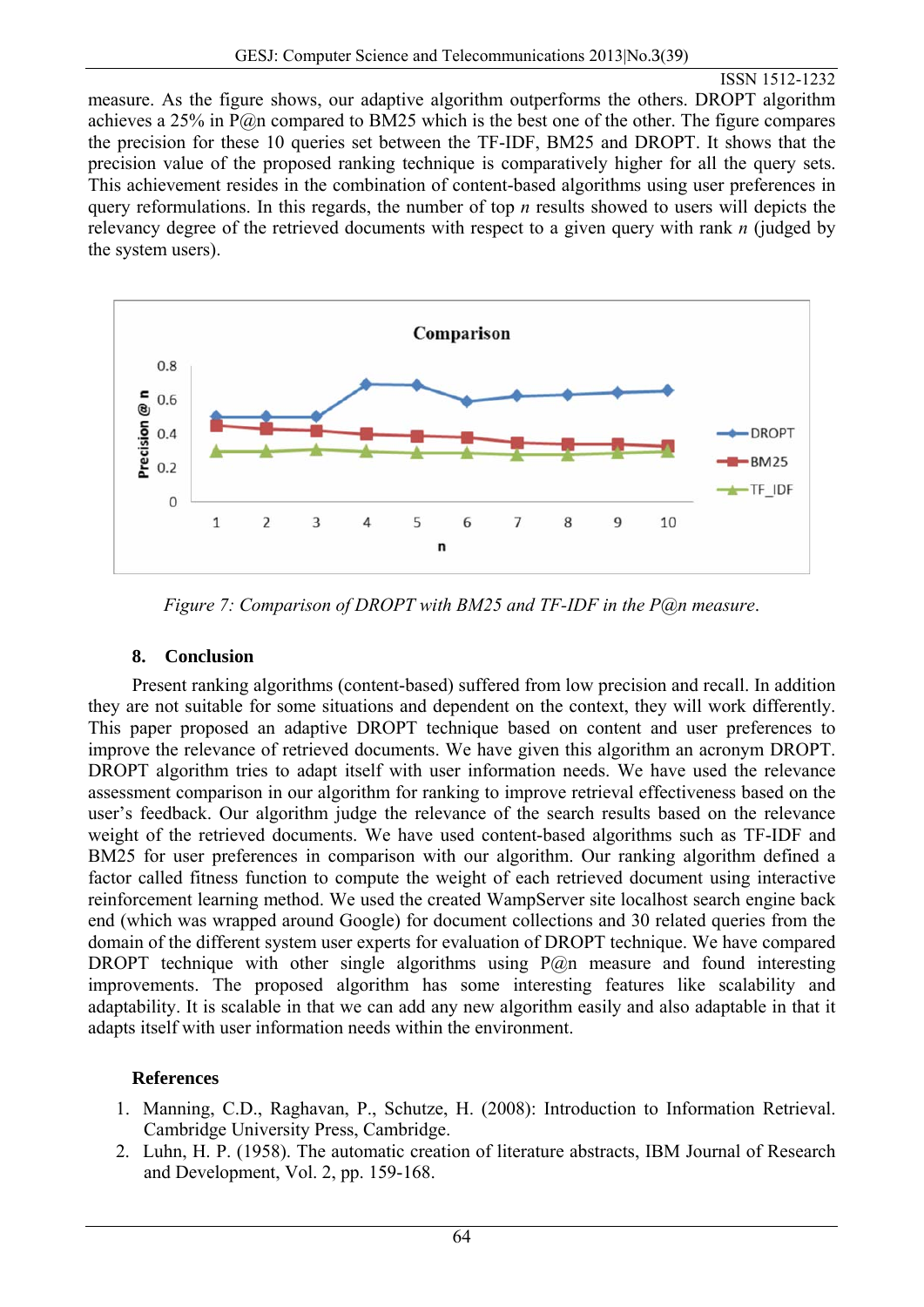- 3. Jansen, B.J., Spink A. and Saracevic, T. (2000): Real life, real users, and real needs: a study and analysis of users on the Web. Information Processing and Management. Vol. 36, no.2, pp. 207-227.
- 4. Jansen, B.J., Spink, A., Saracevic, T. (2000): Real life, real users, and real needs: a study and analysis of user queries on the Web. Inf. Process. Manag. Vol. 36, pp: 207–227.
- 5. Dennis, S., McArthur, R. and Bruza, P. (1998). Searching the WWW made easy? The Cognitive Load imposed by Query Refinement Mechanisms. Proceedings of the 3rd Australian Document Computing Symposium.
- 6. Marchionini, G (2006): Toward Human-Computer Information Retrieval. June/July 2006 Bulletin of the American Society for Information Science and Technology, available from http://asis.org/Bulletin/Jun-06/marchionini.html, 2006.
- 7. Brown, P. J and Jones, G. J. F (2001): Context-Aware Retrieval: Exploring a New Environment for Information Retrieval and Information Filtering. Personal and Ubiquitous Computing, Vol. 5, pp. 253-263.
- 8. Baeza-Yates, R, and Emilio, D. (2004): "Web page ranking using link attributes," Proceedings of the 13th international World Wide Web conference on Alternate track papers and posters, May 2004.
- 9. Xing, W, Ghorbanifar, A. (2004): Weighted PageRank algorithm;" Proceedings of the Second Annual Conference on Communication Networks and Services Research, 19-21 May 2004; pp. 305 – 314.
- 10. Baeza-Yates, R., & Ribeiro-Neto, B. (1999). Modern Information Retrieval. ACM Press/ Addison-Wesley.
- 11. Salton, G., and Buckley, C (1988). Term-Weighting approaches in automatic text retrieval, Information Processing and Management, Vol. 24, Issue 5, pp. 513-523.
- 12. Robertson, S. E., Walker, S., Hanocock Beaulieu, M. M., Gatford, M., and Payne, A. (1995). Okapi at TREC-4. In NIST Special Publication. The fourth Text Retrieval Conference (TREC-4), pp. 73-96.
- 13. Zhang, Y., & Moffat, A. (2006). Some Observations on User Search Behavior.11th Australasian Document Computing Symposium pp.1-8.
- 14. Henzinger, M., Motwani, R., & Silverstein, C. (2002). Challenges in web search engines, SIGIR Forum Vol.36, no.2.
- 15. Henzinger, M. (2001). Hyperlink analysis for the web. IEEE Internet Computing, Vol. 5, Issue 1, pp.45–50.
- 16. Page L., Brin S., Motwani, R. & Winograd T. (1998) "The PageRank citation ranking: Bringing order to the web", In Technical report, Stanford Digital Libraries, pp. 1-17.
- 17. Kleinberg J. M. (1999) "Authoritative sources in a hyperlinked environment", Journal of the ACM, Vol. 46, No. 5, pp. 604 –632.
- 18. Zareh Bidoki, A. M., & Yazdani, N: (2007) Distance Rank: An intelligent ranking algorithm for web pages, Information Processing and Management, doi:10.1016/j.ipm.2007.06.004.
- 19. Najork, M., Zaragoza, H., & Taylor, M. J. (2007). Hits on the web: how does it compare? In Proceedings of SIGIR'07 pp. 471- 478.
- 20. Cho, J., Roy, S., & E. Adams, R. (2005). Page Quality: In Search of an Unbiased Web Ranking. In Proceedings of ACM International Conference on Management of Data (SIGMOD).
- 21. He, B., & Ounis, I. (2005). A study of Dirichlet priors for term frequency normalization. In Proceedings of the 28th Annual International ACM SIGIR Conference on Research and Development in Information Retrieval pp. 465 – 471).
- 22. Salton, G. (1971). The SMART retrieval system: Experiments in automatic document processing. Prentice-Hall.
- 23. Baeza-Yates, R., and Ribeiro-Neto, B. (2011): Modern Information Retrieval: The Concepts and Technology Behind Search, 2nd edn. Addison-Wesley, Reading.